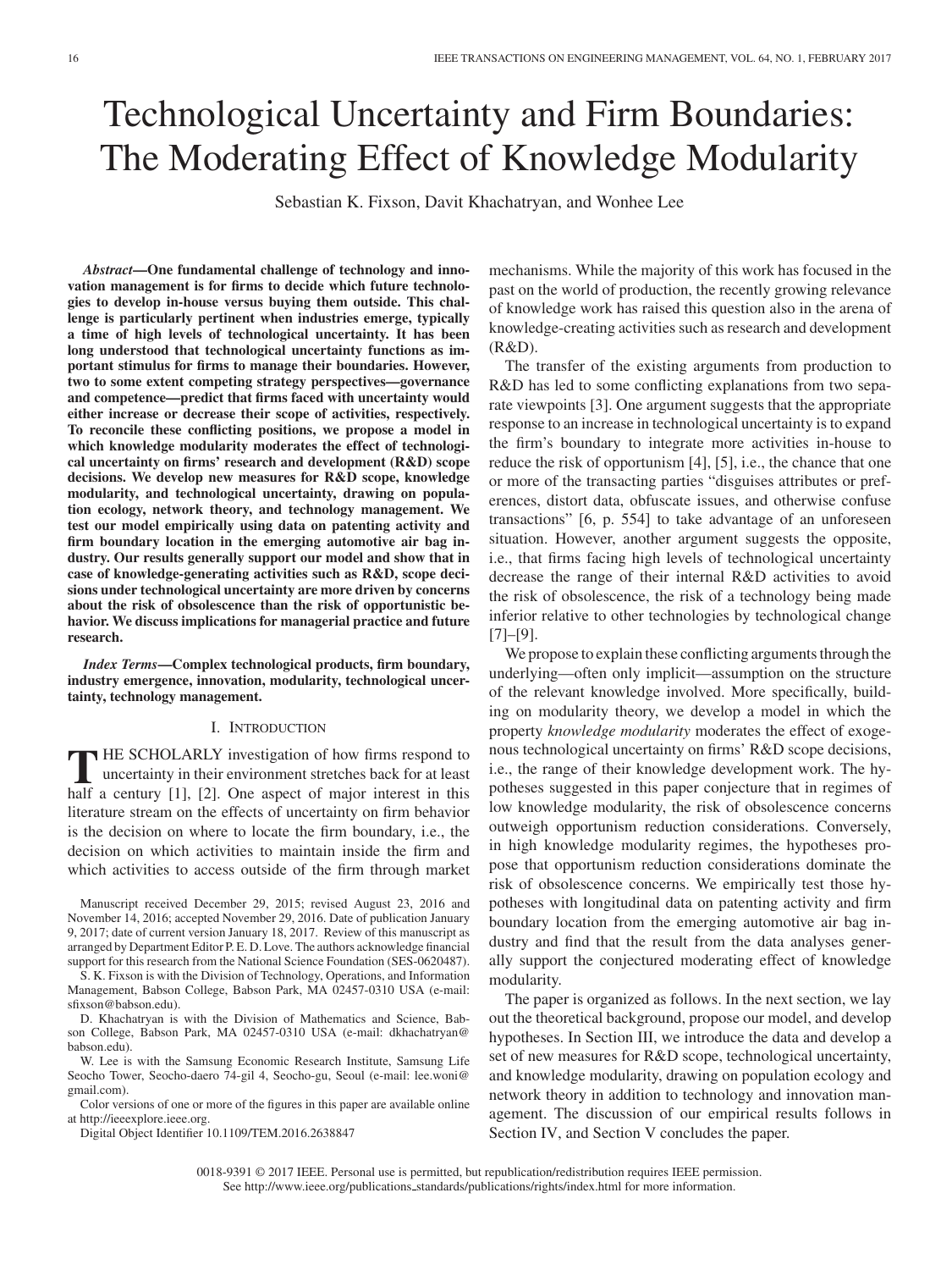#### II. BACKGROUND AND HYPOTHESES

# *A. Technological Uncertainty and R&D Scope*

Various scholars have identified uncertainty as an important factor explaining firms' decisions on R&D scope. Uncertainty has been identified as a key variable affecting organizational behavior [1], and coping with this uncertainty becomes a primary task for firms [2]. Uncertainty has also been described as one of several critical dimensions deciding the costs of transactions [6]. Note that among different types of uncertainty (e.g., demand uncertainty, customer preference uncertainty, supply uncertainty, fuzziness, etc.) [10], our focus here is on technological uncertainty as it is particularly relevant in technology-intensive industries for decisions on R&D scope. Moreover, we consider technological uncertainty as a type of primary uncertainty [11] which reflects the uncertainty arising from exogenous sources such as natural events, regulatory changes, or industry-level technological changes. Therefore, technological uncertainty influences an industry as a whole and cannot be controlled by any one firm [11], [12].

While there is agreement that uncertainty matters in determining effective R&D firm boundary locations, different conclusions seem to be drawn as to *how* it matters. One stream of studies, the governance perspective, building on the transaction cost economics (TCE) tradition [3], focuses on the efficiency of transactions in explaining firms' decisions on their R&D scope. In particular, uncertainty raises the risk of opportunism in market relationships, thereby raising their costs, and makes the fact that separate companies do not "speak the same dialect" more problematic [6], [13]. Uncertainty also increases the risk of failure of a technological development, and in the event of failure, it is often difficult to determine who is at fault among contracting parties [14]. Seen from the TCE perspective, therefore, firms expand their R&D scope as technological uncertainty increases to lower the risk of being exposed to opportunism.

Another stream of studies views the problem from a different angle. The resource-based view (RBV), later expanded into knowledge and, more generally, capabilities, and here labeled as the competence perspective, focuses on the rare, valuable, and inimitable aspect of firms that lead to interfirm performance variation.<sup>1</sup> Some studies in the RBV tradition have emphasized the competitive importance for firms to create resource bundles that can produce products customers want and are difficult to imitate by competitors. To achieve this idiosyncrasy of its resource bundle, a firm tends to deepen its expertise in a limited number of areas [16] and the development of combinative capabilities [17]. Firms can build this type of specialized expertise by focusing on familiar knowledge [16] as familiar knowledge tends to yield more reliable results [7], [18]. This effect is reinforced at high levels of technological uncertainty as they increase the risk of obsolescence of the system, especially if the system spans

multiple knowledge areas. Seen from this competence perspective, firms tend to reduce their R&D scope when uncertainty increases to lower the risk of system obsolescence.

More recently, researchers have proposed to develop views and approaches that combine the two perspectives mentioned earlier, often by incorporating additional elements such as context, interaction, and innovation. For example, Madhok [19] calls for triangular alignment of transaction attributes, resource attributes, and governance skills and suggests that "both TCE and RBV theory need to pay more attention to the context within which the activity occurs" [19, p. 542]. Similarly, Jacobides and Winter [20] argue that TCE and RBV are in reality intertwined as their drivers interact with each other while they coevolve. In their view, not only do transaction costs moderate the effect of the capability distribution on vertical scope, the scope itself affects the capability development process which determines the capability distribution, which in turn also motivates a change of the transaction costs. Building on this idea, Argyres and Zenger [21] made the time horizon explicit as the element that links TCE and RBV. Finally, Wolter and Veloso [22] explore the question of vertical structure as response to an exogenous shock (i.e., technological innovation) to the industry. Building on Henderson and Clark's [23] typology of incremental, modular, architectural, and radical innovations, Wolter and Veloso propose that the degree of vertical integration in an industry will not change in response to an incremental innovation, will decrease in response to a modular innovation, and will increase in response to architectural and radical innovations.

Extending this stream of recent research, we turn our attention to another contextual variable: the structure that characterizes the knowledge created during the invention process. We propose that the degree to which knowledge components are modular helps explain which line of argument that underlie TCE and RBV has greater explanatory power in explaining the R&D scope.

# *B. Knowledge Modularity*

One of the criticisms of TCE has been that with the individual transaction as its unit of analysis it has assumed overly simplified systems. As Williamson himself states "the practice of examining transactions 'as if' they were independent will not do if there are significant interaction effects between them" [3, p. 1102]. At the heart of this statement lies the question of whether the entire system is more than the sum of its parts. In other words, the degree to which the parts of a system are interconnected has implications for where firms draw their boundaries.

A powerful way to think about this aspect of interconnectedness is to apply modularity theory. Half a century ago, Simon [24] introduced the concept of near-decomposability as a solution to limit system complexity and avoid cognitive overload. Later, researchers added the insight of the critical role of task division [25], of how organizational structures come to mirror the structure of the products these organizations produce [23], and of how product structures and industry structures are related [26]. Following this work, Schilling [27] proposes a model that products and systems strive to find a degree of modularity that

<sup>1</sup>Our description here occurs with broad strokes. The conceptualizations of resource, capability, and knowledge are, of course, not identical. While research has produced finer delineations—Makadok [15], for example, shows when resources and capabilities are substitutes and when they are complements—for the discussion here the major point is that this group is collectively relatively clearly distinguishable vis-a-vis the TCE perspective. `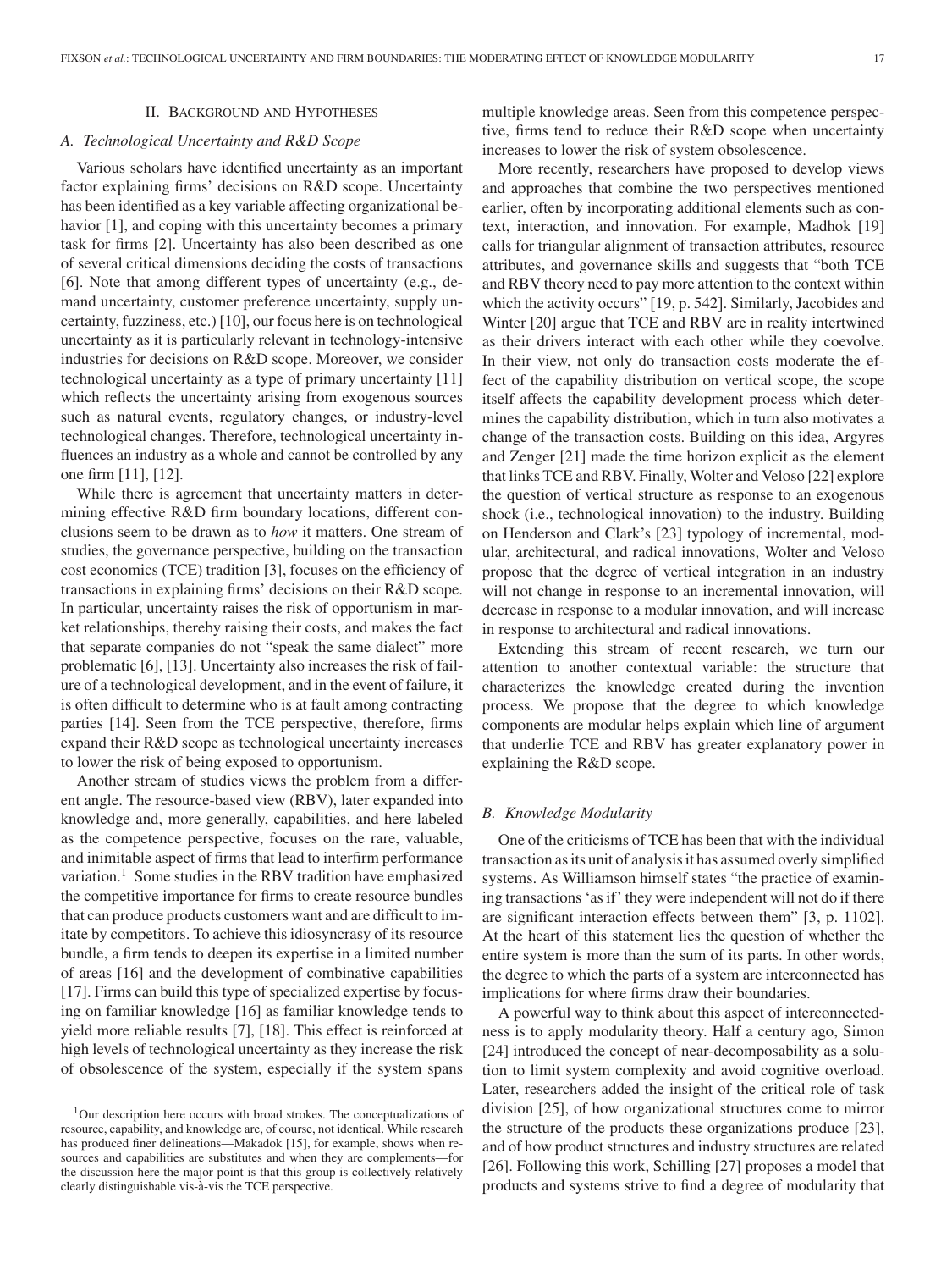18 IEEE TRANSACTIONS ON ENGINEERING MANAGEMENT, VOL. 64, NO. 1, FEBRUARY 2017

balances competing external forces, and Baldwin and Clark [28] develop a theory of operators that explains how systems evolve to become more modular. More recently, the concept of modularity has been explored across various contexts such as product and process development [29] and has been further investigated and interpreted as a composite construct [30].

On the product level, Ulrich [31] laid the foundation for our understanding of modularity as a key aspect of product architecture. Since then, product architectures and their multiple dimensions have been linked to various firm effects and industry outcomes, ranging from operational performance measures in processes and supply chains [32], to the appropriate relationship between buyers and suppliers [33]. Baldwin [34] clarifies the mechanisms through which modularity affects the underlying task and transfer network, and subsequently the location of firm boundaries.

Modularity has also been invoked on the knowledge level. Admittedly, more abstract than the product level, knowledge has been identified as having various attributes, for example, tacit versus explicit [35], competence-enhancing versus competencedestroying [36], firm-specific versus non-firm-specific [37], or easy to recombine versus not so easy to recombine [38]. It is this fourth characterization of knowledge, the degree to which it is "recombinable" that borrows from modularity theory. We propose that such a construct of modularity of the knowledge structure can help explain why TCE and RBV favor different predictions for a firm's R&D scope response when facing technological uncertainty. Note that we describe knowledge modularity as a phenomenon that exists on the industry level and is dynamic. While it is possible that the degree of modularity of the components of a product varies from design to design, i.e., multiple designs can exist in an industry, we focus our attention on the modularity of the underlying knowledge structure. This knowledge structure is an industry-level characteristic and not necessarily related to the product structure [39]. It is also not static but can change over time with technology changes as the aggregate outcome of the search activities of firms [18].

## *C. Hypotheses*

Fundamentally, the TCE perspective presupposes one unit of analysis, a transaction, as more or less independent of the next transaction. This implicitly assumed very low level of interdependence between the "components" under consideration represents a high degree of modularity of the knowledge structure. In contrast, the RBV perspective focuses on resources that are difficult to imitate by competitors. One aspect that makes a set of "components" difficult to imitate is their level of interconnectedness, i.e., the complex system they form via their interdependencies [40]. In short, the two perspectives appear to build on different assumptions concerning the underlying knowledge structure. With modularity as an indicator of the knowledge structure, we use this difference in assumptions to formulate our first hypothesis.

*Hypothesis 1:* Modularity of the knowledge structure moderates the relationship between technological uncertainty and R&D scope.

In addition, we hypothesize how different degrees of knowledge modularity affect the relationship between technological uncertainty and R&D scope. To do so we compare the factors which reduce or increase R&D scope, once for a low knowledge modularity regime, and once for a high knowledge modularity regime. This hypotheses development builds on the discussion in the previous Section II-A and II-B.

In regimes of low knowledge modularity, many knowledge elements exhibit interconnections to various other knowledge elements. For a system of a given size, with the number of interconnections increasing, the system complexity grows nonlinearly, often exponentially. As a result, coordination becomes substantially more difficult. In other words, a large system with many interconnections between its components is difficult to understand, and by extension difficult to develop, due to its low degree of modularity [41].

High levels of technological uncertainty acerbate this challenge of low modularity systems for two reasons. First, technological uncertainty makes it harder to assess the future state of individual components, and consequently the system behavior as a whole more difficult to decipher. Second, high levels of technological uncertainty make it more likely that the development of individual knowledge components is delayed or fails. Low degrees of knowledge modularity then can render the whole system useless under conditions of rapidly changing technological uncertainty [9].

In summary, we hypothesize that high levels of technological uncertainty increase the failure and obsolescence risks in the context of knowledge structures with low degrees of modularity and that firms respond to this threat by reducing their scope, effectively limiting complexity.

*Hypothesis 2A:* In regimes of low knowledge modularity, high technological uncertainty is associated with a reduced R&D scope.

In regimes of high knowledge modularity, the interconnectedness between individual knowledge components is significantly lower than in regimes of low knowledge modularity. Consequently, components can be viewed as simply additive in the high modularity regime, and the risk of system obsolescence as a result of component failure is substantially reduced.

High degrees of modularity slow down the growth of complexity cost with growing system size. Instead, cost of opportunism dominates, because when modularity is high, a component could be easily removed and used or applied in another system. Under these circumstances, a developer could behave opportunistically and sell or apply the knowledge component also to competitors [5]. This risk of opportunism increases substantially with increasing technological uncertainty, as technological uncertainty makes it more difficult to predict the future use of technology, or to agree on the future value of specific knowledge components [5]. More generally, high levels of technological uncertainty make it more difficult for the participants to set R&D goals, to agree on technological approaches, and to determine who is at fault in the event of failure [14].

In summary, we hypothesize that high levels of technological uncertainty in the context of highly modular knowledge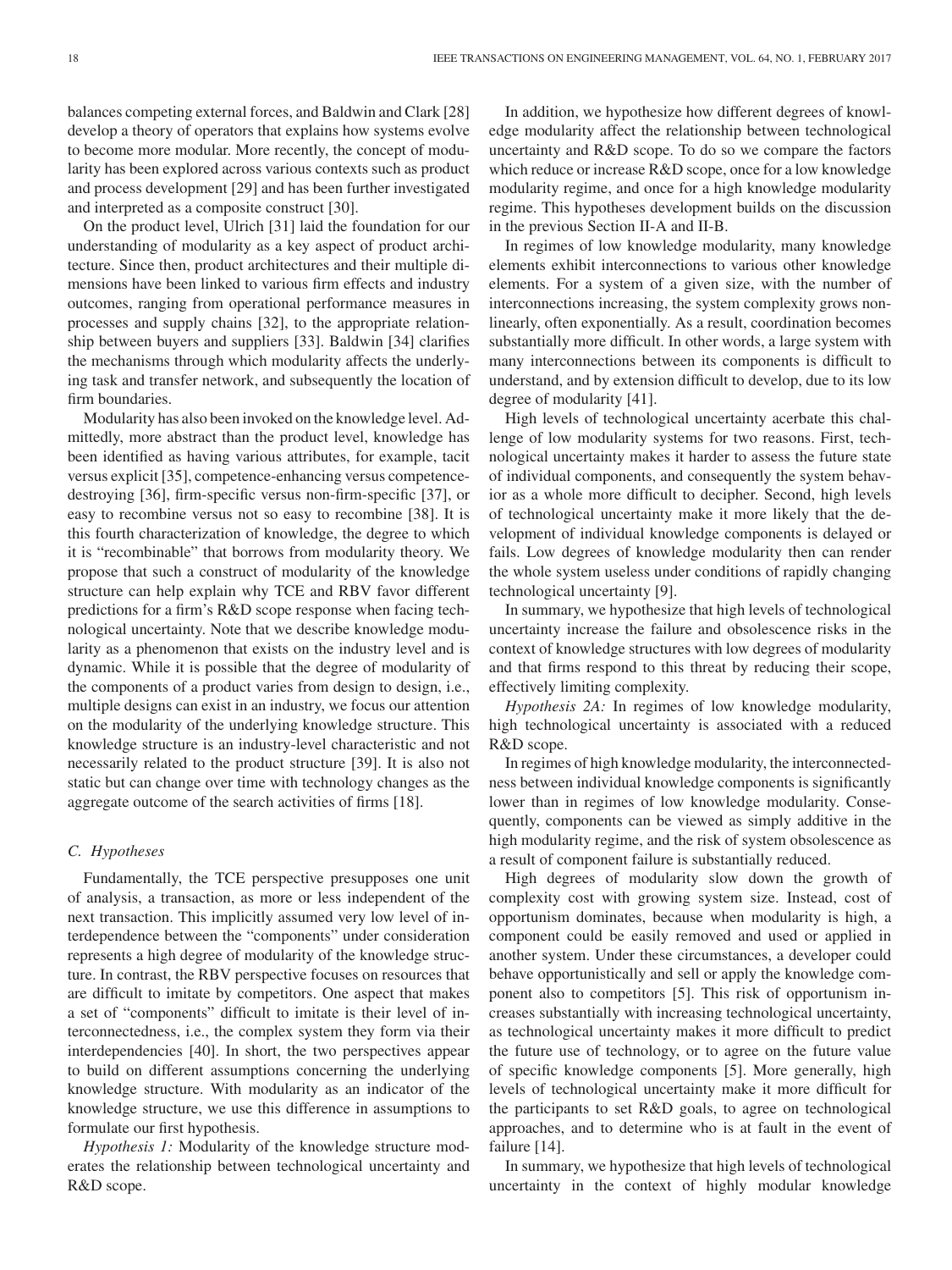structures lead firms to increase their R&D scope in order to reduce opportunities for opportunistic behavior.

*Hypothesis 2B:* In regimes of high knowledge modularity, high technological uncertainty is associated with an increased R&D scope.

#### III. DATA AND METHODS

# *A. Setting*

We selected the emerging automotive air bag industry for our study for two reasons. First, automotive air bags are multitechnology products, incorporating diverse technologies such as mechanical, electrical and electronic, computing, chemical, and textile technologies, across the four main components: inflator, sensor, diagnostic and control unit, and bag. Hence, they represent a good technological example to study the phenomenon of modularity of the associated knowledge structure. Second, emerging industries with their inherent uncertainty provide an appropriate setting for studying the effects of research activity [42]. Consequently, we focus in the emerging automotive air bag industry on the phases in which serious technical work was conducted and product sales started, grew, and approached maturation, i.e., the years from 1983 to 2001, which allows us to study a phase with relevant levels of technological uncertainty.<sup>2</sup>

## *B. Data*

We approximate firms' knowledge production by using patent data. Although patent data does not capture all innovative activities in which firms engage, it does exhibit a close relationship with firms' innovative activities and can be used as a reasonable indicator of knowledge held by those firms [44]–[46]. The United States Patent and Trademark Office (USPTO) assigns each patent one or more classification numbers based on the technologies the patented invention employs [46], i.e., the classification numbers of a patent correspond to knowledge components used in the invention [47], [48]. Following prior research, we use these classification numbers as the proxy for technological knowledge components used in a patented invention [49]–[51]. After reviewing the manuals of the USPTO classification system and the International Patent Classification (IPC), and corroborating through term searches, we identify the automotive air bag industry containing the following subclasses: USPC 280/728.1 to USPC 280/743.2 (see Table I).<sup>3</sup>

To construct our dataset, we extracted all patents classified into at least one of the aforementioned named air bag subclasses

TABLE I U.S. PATENT CLASS/SUBCLASSES RELEVANT FOR AUTOMOTIVE AIR BAGS

| Level 1   | Level <sub>2</sub> | Level 3   | Title                                                             |
|-----------|--------------------|-----------|-------------------------------------------------------------------|
| 280/728.1 |                    |           | Inflatable passenger restraint or                                 |
|           |                    |           | confinement (e.g., air bag) or attachment                         |
|           | 280/728.2          |           | With specific mounting feature                                    |
|           | 280/728.3          |           | Deployment door                                                   |
|           | 280/729            |           | Plural compartment confinement (e.g.,<br>"bag within a bag")      |
|           | 280/730.1          |           | Inflated confinement specially positioned<br>relative to occupant |
|           |                    | 280/730.2 | Mounted in vehicle and positioned<br>laterally of occupant        |
|           | 280/731            |           | Deflated confinement located within or on<br>steering column      |
|           | 280/732            |           | Deflated confinement located in or on<br>instrument panel         |
|           | 280/733            |           | In the form of or used in conjunction with<br>a belt or strap     |
|           | 280/734            |           | Responsive to vehicle condition                                   |
|           |                    | 280/735   | Electric control and/or sensor means                              |
|           | 280/736            |           | With source of inflation fluid and flow<br>control means thereof  |
|           |                    | 280/737   | With means to rupture or open fluid source                        |
|           |                    | 280/738   | With means to aspirate ambient air                                |
|           |                    | 280/739   | With confinement deflation means                                  |
|           |                    | 280/740   | With means to diffuse inflation fluid                             |
|           | 280/741            |           | Inflation fluid source                                            |
|           | 280/742            |           | Flow control means                                                |
|           | 280/743.1          |           | Specific confinement structure                                    |
|           |                    | 280/743.2 | With confinement expansion regulating<br>tether or strap          |
|           |                    |           |                                                                   |

from Cassis 2 DVD-ROM [52] that contain all U.S. patents issued between 1969 and 2003. Since there is typically a time lag of two to three years from application to issuing of a patent we focus our analysis on patents applied in the timeframe between 1967 and 2000 to avoid censoring problems. The extracted data were then preprocessed, during which the occasional duplicates were detected and removed.<sup>4,5</sup>

Next, with our interest in the emergence phase of the automotive air bag industry, which occurred in the 1980s and 1990s (see Fig. 1), and in consideration of the aforementioned NHTSA ruling taking place in 1983, we focus in this paper on inventive activity starting from 1983. Subsequently, we identified firms which participated in the air bag industry during the focal timeframe. Since firm boundaries change over time

<sup>&</sup>lt;sup>2</sup>After years of legal battles between the governmental National Highway Traffic Safety Administration (NHTSA) and the major automobile manufacturers over the best means to protect drivers and passengers in car crashes, the legal uncertainty was removed in the mid-1980s. NHTSA's 1983 decision to require driver airbags, together with several Supreme Court rulings, changes in management in some of the car companies, and pressure from the insurance industry led to almost all new passenger cars being equipped first with driver and subsequently with passenger front airbags during the late 1980s and early 1990s [43]. 3Note that starting from January 1, 2015 USPTO moved from the US patent

classification (USPC) system to the Cooperative Patent Classification (CPC) system.

<sup>&</sup>lt;sup>4</sup>After the data extraction, the duplicates were found and removed. In particular, out of all patents that shared the same application number and assignee code, only those were retained that had a nonmissing issue date. In the remaining set, for the vast majority of the patents the abstract was unique. However, there were certain patents that shared the exact same abstract, and in addition there were patents that did not have an abstract (i.e., their abstract was blank). In the case when the abstracts were duplicated, we retained only the patents having the latest date of issue. For the patents that did not have an abstract, we only retained the patents whose title and the assignee code was not shared among the rest of the patents that had missing abstracts.<br><sup>5</sup>Since by construction of the data, all of the patents were extracted from the

range of subclasses falling under the "umbrella" class 280 ("Land Vehicles"), it is obvious that all of the extracted patents had 280 as one of their classes. Consequently, for each patent we excluded from its set of USPTO classifications the common class 280 and, since our study concerns the role of knowledge modularity of knowledge components (USPTO classes) in moderating the relationship between uncertainty and inventive scope, the focus of the current study are patents that are classified into at least one class that is different from the common class 280.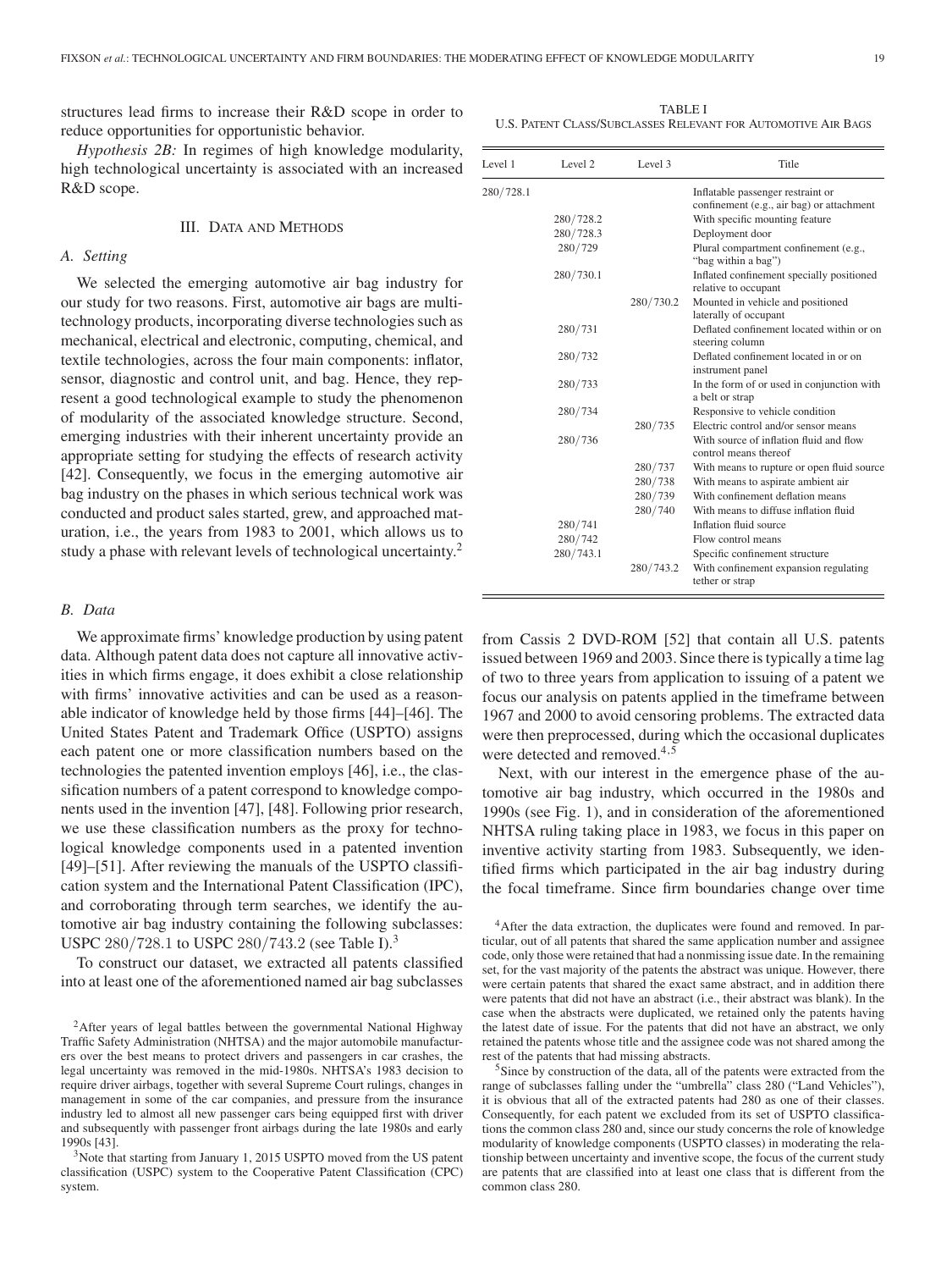

Fig. 1. R&D activity and sales in the automotive air bag industry.

through a variety of processes (e.g., mergers and acquisitions or divestments), we collected the firms' history data (e.g., name changes, subsidiaries, spin-offs, acquisitions, mergers, and joint ventures) from databases such as Lexis/Nexis, companies' annual reports (10-K's) and websites. Based on these data, we dynamically adjusted the patenting entity codes of the relevant patents. Some inventors (typically individuals or small firms) patent their developments but rarely commercialize them. Such inventors typically produce only a few patents sporadically and their impact on subsequent product development in the industry is often insignificant. The focal data set after the aforementioned preprocessing steps and considerations consists of 2283 unique patents. Since in our data set the top 20 patenting entities (in terms of their patenting activity) account for about 72% of the total patents under consideration, we focus our attention on these 20 patenting entities (Fig. 2 left) as the units of analysis when carrying out the scope calculations.<sup>6</sup> These 20 patenting entities include commercial firms, and no research centers whose risk behavior is known to be different [53]. Finally, since a number of patenting entities had years with no patenting activity, to reduce the sparseness of data without having to remove those patenting entities from the focal data set, we grouped the adjacent patent application years in two-year buckets starting from the 1983−1985 interval and ending at the 1999−2001 interval.

# *C. Variables*

*1) Dependent Variable: R&D Scope:* As our dependent variable we use air bag-related R&D scope of patenting entity *i* in period *t*. Since patent classes have long been used as the proxy for technological components, we will base our measure of R&D scope on patent classes in which a patenting entity has patents during a given period of interest. However, to go beyond a simple count of patent classes and instead account for the degree of (dis)similarity between separate patent classes, we borrow a measure from population ecology. Specifically, we operationalize *R&D* scope using the quadratic diversity (also known as quadratic entropy) measure proposed by Rao [54]. The diversity coefficient has been widely used in ecological research for quantifying and measuring biodiversity of species or ecological communities [55]–[59]. In contrast to the more traditional biodiversity measures which measure biodiversity solely based on the number (or relative abundance) of functional groups, Rao's coefficient also accounts for dissimilarity among community members [59].

Rao's diversity coefficient is calculated using (1) as the expected dissimilarity between two members chosen randomly with replacement from a population of interest [54]. In (1) the non-negative, symmetric function  $d(S_1, S_2)$  represents the dissimilarity between  $S_1$  and  $S_2$ , while function P stands for the probability density function (pdf) characterizing the population of interest. As it can be noticed, Formula (1) simply is the expected value of the distance function  $d(S_1, S_2)$ .

$$
H = \int d(S_1, S_2) P(dS_1) P(dS_2).
$$
 (1)

To use (1) for measuring R&D scope of assignee *i* in period *t*, for each patent applied by patenting entity *i* in period *t*, we first note all the USPTO classes together with corresponding subcategory and category numbers [46] into which the patent has been classified. We then represent each patent by the following vector of length 3: <Category, Sub-category, Class> where the elements of the vector correspond to the class, the subcategory, and the category of the USPTO class into which the patent under consideration has been classified. Generally speaking, for a given patent there will be as many vectors of length 3 as there are references to classes made by the patent under consideration. As a result of this correspondence, the set of all patents applied by patenting entity *i* in period *t* is mapped onto a set of vectors of length 3. Furthermore, we define the dissimilarity between any two vectors using the Hamming distance [54], [60], which equals the number of positions at which the two vectors do not match. In our case, the Hamming distance between vectors  $S_1$ and  $S_2$  is

$$
d(S_1, S_2) = 3 - \sum_{r=1}^{3} \delta_r
$$
 (2)

where the indicator  $\delta_r$  takes the value 1 if the elements standing at the *r*th location of vectors  $S_1$  and  $S_2$  match, and 0 otherwise.

As it has been shown by Rao [54] for the vector mapping introduced earlier, the diversity coefficient simplifies to

$$
H = \sum_{r=1}^{3} \left( 1 - \sum_{s=1}^{k_r} p_{r,s}^2 \right)
$$
 (3)

where  $p_{r,s}$   $(s = 1, 2, \ldots, k_r)$  is the probability mass function (PMF)  $(\sum_{s=1}^{k_r} p_{r,s} = 1)$  of the element standing at the *rth* position ( $r = 1, 2, 3$ ) of the vector corresponding to a randomly selected patent. Consequently, we will use (3) for scope calculations<sup>7,8</sup>; see the Appendix for an example.

<sup>&</sup>lt;sup>6</sup>All the individual inventors were grouped together and represented in the paper as one "assignee."

 $<sup>7</sup>$ Note that if a firm during a given period does not have patents, we define its scope to be 0.</sup>

 $8$ Since the R&D scope of an assignee may theoretically grow with the increase of available classes in the industry rather than as a response to changing uncertainty, we include the number of patent classes in the industry in period *t* to control for this effect.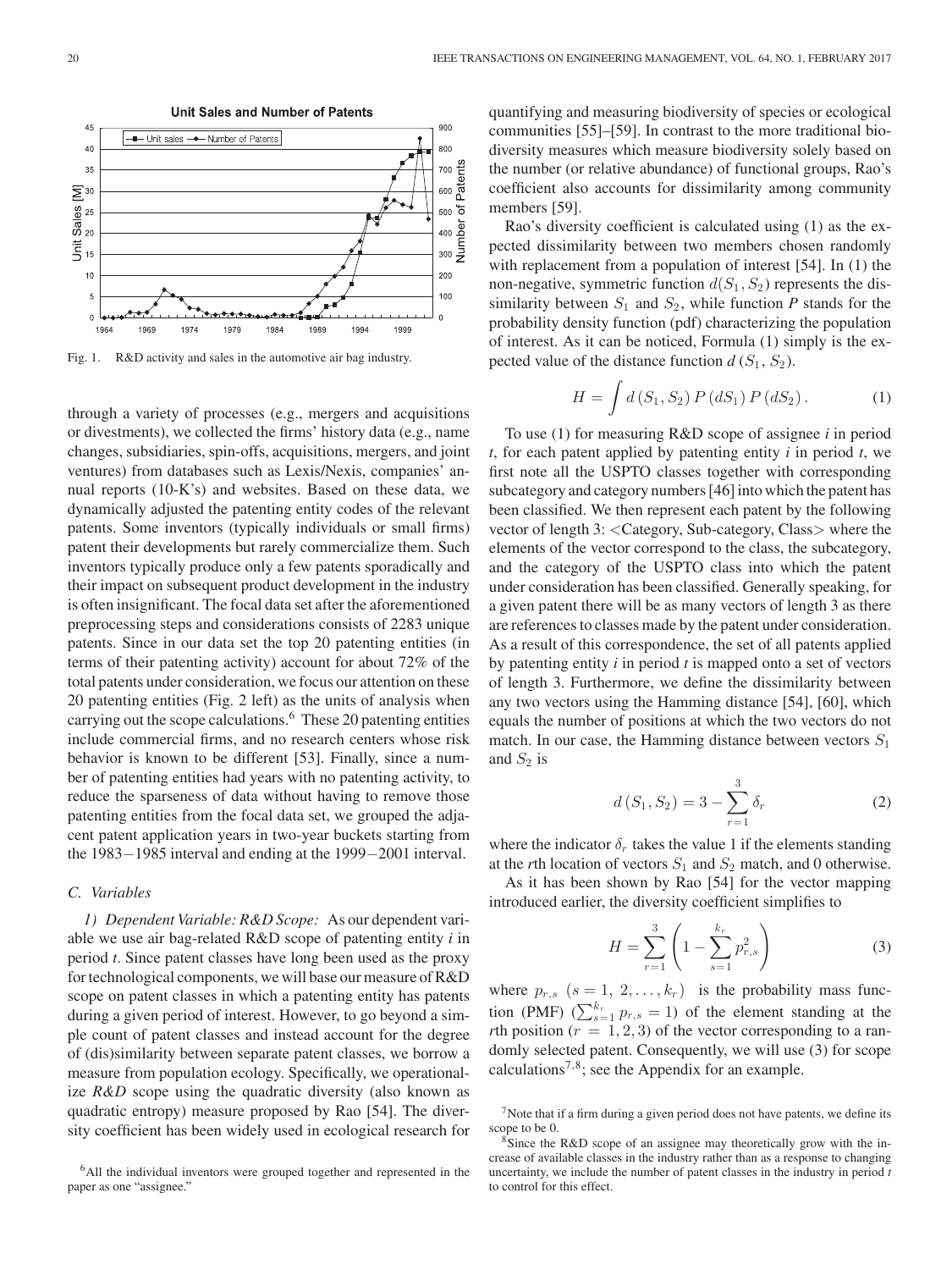

Fig. 2. Patenting volume (left) and R&D scope evolution (right) of top 20 patenting entities.

The dynamics of R&D scope for each of the top 20 patenting entities is provided as a heatmap in the right part of Fig. 2. Two observations deserve a special note. First, note that the heatmap gets first lighter and then more red as one moves vertically from the bottom towards the top, i.e., overall the scope increases over the years. Second, the heatmap also reveals the decrease of the scope as one moves horizontally from left to right across the graph. Since the heatmap in the right part of Fig. 2 is intentionally graphed in line with the one on the left, namely—in the descending order of patenting volume, it can be conjectured that the overall patenting volume of patenting entities may be correlated with their scope. Therefore, in light of these considerations we will include two additional control variables in our modeling: a variable for the time period to account for the first observation made earlier and the patenting volume (as a proxy for patenting entity "size") for each of the top 20 patenting entities to account for our second aforementioned note.

*2) Independent Variable: Technological Uncertainty:* Past research has measured technological uncertainty typically on the project level and often via self-assessment. For example, Raz *et al*. [61] asked managers to place their projects in one of four pre-defined categories, from low-tech to super high-tech. Similarly, Song and Montoya-Weiss [62] measured perceived technological uncertainty with a multi-item scale asking respondents using a Likert-type scale ranging from 0 to 10. In contrast, we develop a dynamic industry-level measure for *Technological Uncertainty,* similar to Luque [63] and Goerzen [64]. However, whereas Luque and Goerzen measure changes in patenting volume in an industry from year to year, we measure technological uncertainty through the changing pattern of the foci of inventive activity over time in the automotive air bag industry. Thus, we operationalize technological uncertainty in period *t* as the aggregate of the number of unique class references in period *t* to classes that saw no patenting activity in period *t* − 1 and the unique class references to classes that had patents in period *t* − 1 but did not see any patenting in period *t,* divided by the

total number of unique class references in years  $t$  and  $t - 1$ across all classes used during those periods. More specifically, technological uncertainty in period *t* is presented as follows:

$$
\sum_{i} (\text{Num. of references of class } i)
$$
  
+
$$
\sum_{j} (\text{Num. of references of class } j)
$$
  
Total number of class references in periods *t* and *t* – 1 (4)

where  $i \in$  classes, which are used in year  $t$  but were not used in period  $t - 1$ , and analogously,  $j \in$  classes that are not used in period *t* but were used in period  $t - 1$ .

For example, in the [1993, 1995) period, 29 classes were newly referenced, i.e., they had not been used in the [1991, 1993) period and the total number of unique references in the [1993, 1995) period to those newly used classes equals 34. On the other hand there were 15 classes used in the [1991, 1993) period that were no longer referenced during the subsequent [1993, 1995) period, and the total number of unique references to those classes during the [1991, 1993) period was 19. Finally, the total number of unique class references during the two consequent periods under consideration was 1,140. Thus, according to (4), technological uncertainty during the [1993, 1995) period equals  $(34 + 19)/1,140$  which is 0.046. Fig. 3 displays the evolution of technological uncertainty in the automotive air bag industry over our focal time span. Note that since patenting entity's R&D scope in a given period could be impacted by technological uncertainty in the previous period, in our modeling we include a lagged variable reflecting technological uncertainty in the previous period.

*3) Moderating Variable: Knowledge Modularity:* In the literature, modularity and related concepts such as interdependence have been measured through various metrics. For example, economists have used the construct of complementarity between business functions and practices [65], and management scholars have interpreted self-perceived complexity assessments of products and processes as metrics for interdependencies among a firm's productive activities [40]. Similar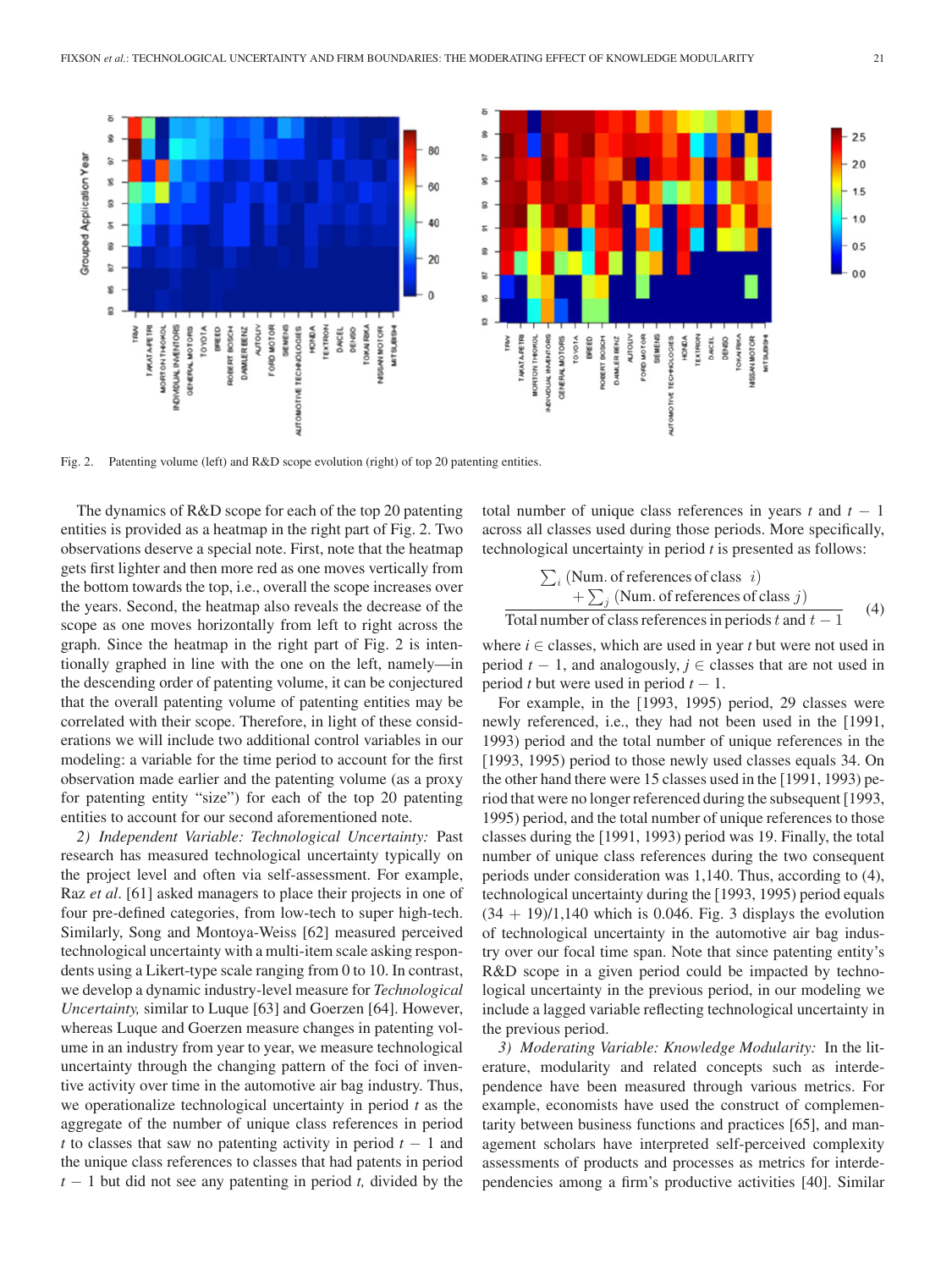

Fig. 3. Evolution of technological uncertainty over focal time span.

to Yayavaram and Ahuja [66], we use the co-occurrence of patent classes as an indicator of coupling between knowledge components (which may or may not coincide with physical components).

Further, to conceptualize modularity of the knowledge structure at the industry-level, we employ the co-occurrence of patent classes to create a graph presenting a knowledge network. In this knowledge network each patent class represents a node, and each patent referencing two or more classes is represented by undirected links between the classes into which it is classified [66]. The width of the edge connecting two nodes is based on the volume of patents referencing both classes that are represented as the nodes.<sup>9</sup> The structure of such a graph can shed light on how modular, or decomposable, the inventive knowledge base is.

To calculate modularity, we use the definition proposed by Newman and co-authors [67], [68]. Modularity is a network property that can be calculated for given (fixed) breakdowns of the network into communities. Based on the magnitude of the calculated modularity one can assess the "strength" of the proposed division, with strong divisions having a significant number of edges connecting nodes within the communities, with only sparse connections running across different communities  $[68]$ .<sup>10</sup> The modularity is then defined as

$$
Q = \frac{1}{2m} \sum_{v,w} \left( A_{vw} - \frac{k_v k_w}{2m} \right) \delta(c_v, c_w).
$$

9Formulaically, the width of an edge connecting classes *a* and *b* during period *k* is Width $_{a,b,k} = n_{a,b,k} / \sum_{i,j} n_{i,j,k}$ , where  $n_{i,j,k}$  is the number of patents applied for during period  $k$  that are classified in both classes  $i$  and  $j$ .<br><sup>10</sup>More technically, in a network consisting of  $n$  vertices and  $m$  edges among

them, denoted by  $A_{vw}$ , the indicator variable takes a value of 1 whenever there exists an edge between vertices  $v$  and  $w$  in the network, and 0, otherwise (i.e.,  $A_{vw}$  are the elements of the adjacency matrix). It can be shown that  $2m = \sum$  $v, w A v w$  and that the degree  $(k_v)$  of a vertex *v* is given by  $\sum_{w} A_{vw}$ . Further, let us denote, respectively, by  $c_v$  and  $c_w$  the communities to which vertices *v* and *w* belong to, and denote by  $\delta(c_v, c_w)$  the indicator function taking a value of 1 if and only if communities  $c_v$  and  $c_w$  are the same, and 0, otherwise.

TABLE II MODULARITY LEVELS FOR EACH PERIOD

| Period       | <b>Best Method</b> | Modularity | Modularity Indicator |
|--------------|--------------------|------------|----------------------|
| [1983, 1985] | Fast-greedy        | 0.695      | $\theta$             |
| [1985, 1987) | Walktrap           | 0.638      | $\theta$             |
| [1987, 1989] | Fast-greedy        | 0.372      |                      |
| [1989, 1991] | Fast-greedy        | 0.446      |                      |
| [1991, 1993] | Fast-greedy        | 0.467      | 1                    |
| [1993, 1995] | Fast-greedy        | 0.395      |                      |
| [1995, 1997) | Fast-greedy        | 0.503      | 0                    |
| [1997, 1999] | Fast-greedy        | 0.366      |                      |
| [1999, 2001] | Fast-greedy        | 0.468      | $\Omega$             |

The quantity *Q* measures the extent to which the proportion of edges that fall inside the contingent communities deviate from what that proportion would have been, had the edges among the vertices of the graph been drawn randomly. The higher the modularity the stronger the evidence of a detected community structure within a network.

For each period, we base our measure of modularity on how "communal" the network is. To find that modularity, we divide each knowledge network into communities employing algorithms that have been widely used in the literature on social networks, such as the "walktrap" [69], "fast-greedy" [68], and "edge-betweenness" [67] community detection methods and as modularity adopted the outcome of the method resulting in highest modularity. The modularity levels for each period are provided in Table II.

To investigate how the relationship between technological uncertainty and R&D scope changes in regimes of high and low knowledge modularity, we define an indicator (dummy) variable. In particular, the modularity indicator in period *t* is set to low (1) if the modularity in period *t* is less than or equal to the median value of modularity over our study period, and the modularity indicator is set to high (0), otherwise. To account for possible delays, our models also incorporates a lagged version of this variable.

# *D. Model Specification*

For the testing of the hypotheses proposed in Section II-C, we will first model the relationship between technological uncertainty and R&D scope with the modularity serving as the moderating factor between the two. Subsequently, the hypotheses of interest will be formulated and tested as statistical significance tests regarding the parameters of the developed model. Since for each patenting entity under consideration a sequence of repeated observations measuring R&D scope are taken over time, and because by the very nature of our hypotheses we are interested in population-level analyses, we will adopt a marginal-model approach [70]. Repeated observations over time of the same subject require consideration of correlations between the observations [71]. To address this issue, we employ generalized estimating equations (GEE) [72], [73]. In addition to modeling the marginal expectation of the response and the variability of the response, GEEs allow to model the within-subject correlations separately [70]. The following are the three potential models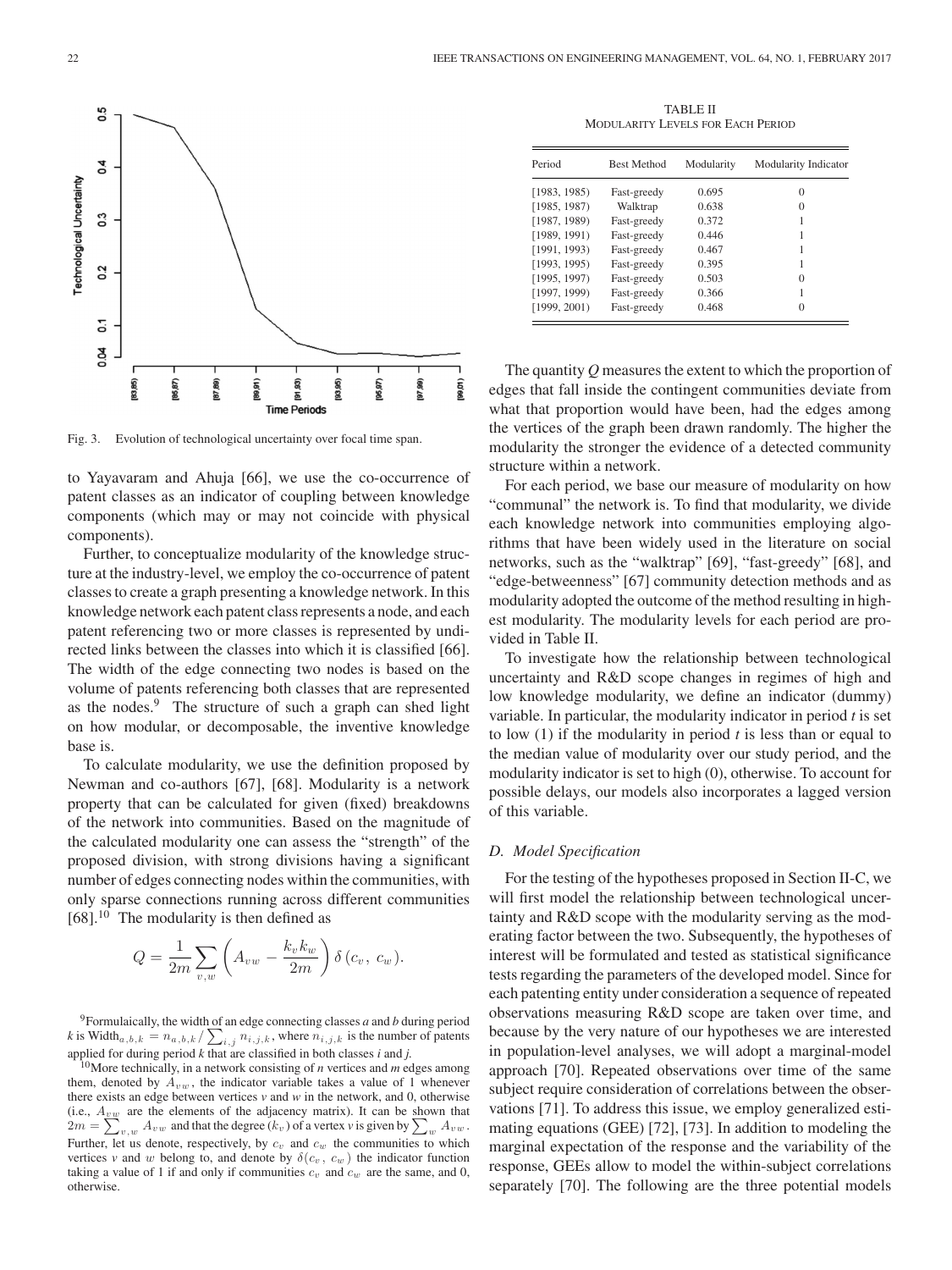TABLE III DESCRIPTIVE STATISTICS

| Variable              | Mean   | Median | St Dev | Minimum | Maximum |
|-----------------------|--------|--------|--------|---------|---------|
| R&D Scope             | 1.422  | 1.780  | 0.993  | 0.000   | 2.627   |
| Uncertainty (t)       | 0.191  | 0.067  | 0.196  | 0.041   | 0.500   |
| Uncertainty $(t - 1)$ | 0.229  | 0.132  | 0.198  | 0.041   | 0.500   |
| Modularity (t)        | 0.483  | 0.467  | 0.115  | 0.366   | 0.695   |
| Modularity $(t - 1)$  | 0.491  | 0.467  | 0.115  | 0.366   | 0.695   |
| Number of Classes     | 55.780 | 64.000 | 27.950 | 15.000  | 86.000  |
| Number of Patents     | 82.300 | 60.500 | 72.000 | 19.000  | 352.000 |

tentatively entertained to model the mean (average) scope for patenting entity *i* during period *t:*

$$
E(S_{i, t}) = \beta_0 + \beta_1 t + \beta_2 U_t + \beta_3 U_{t-1} + \beta_4 M_t + \beta_5 M_{t-1} + \beta_6 C_t + \beta_7 P_i + \beta_{24} U_t \times M_t
$$
 (5)

$$
E(S_{i, t}) = \beta_0 + \beta_1 t + \beta_2 U_t + \beta_3 U_{t-1} + \beta_4 M_t + \beta_5 M_{t-1}
$$

$$
+\beta_6 C_t + \beta_7 P_i + \beta_{35} U_{t-1} \times M_{t-1} \tag{6}
$$

$$
E(S_{i, t}) = \beta_0 + \beta_1 t + \beta_2 U_t + \beta_3 U_{t-1} + \beta_4 M_t + \beta_5 M_{t-1} + \beta_6 C_t + \beta_7 P_i + \beta_{25} U_t \times M_{t-1}
$$
 (7)

where *t* is the time period  $(1, 2, \ldots, 9)$ ,  $S_{i,t}$  is the scope of patenting entity  $i$  in period  $t$ ,  $U_t$  is the technological uncertainty in period *t*,  $M_t$  is 1 if the modularity in period *t* is less than or equal to the median modularity during the focal span and 0 otherwise (modularity indicator),  $C_t$  is the number of classes (industry-wide) that were used by USPTO in period  $t$ , and  $P_i$  is the number of issued patents for patenting entity *i*.

#### *E. Model Estimation and Empirical Results*

The summary of descriptive statistics for the variables entering the models is provided in Table III. Models (5)–(7) were fitted using the "geepack" package of the R statistical software, leaving the within-subject correlation as unstructured. Among the three models (5)–(7) model selection was carried out using an extension of Akaike's Information Criterion (AIC) for GEE, represented by the QIC metric [74]. The parameter estimation summary for each of the three entertained models is presented in Table IV. Having the smallest QIC, model (7) is the most suitable candidate model for further exploration.

Subsequently, we entertained alternative within-subject correlation structures including first-order autoregressive, exchangeable, and independence forms, each time leaving the specification for the average response unchanged. The summary of those fits is presented in Table V. The unstructured within-subject configuration is still the one rendering the smallest QIC, making model (7) with unstructured within-subject configuration the final choice for hypothesis testing. Finally, after having dropped from model (7), all the variables corresponding to parameters that were not statistically significant at the 0.1 level, the final parameter estimates are provided in

TABLE IV GEE REGRESSION COEFFICIENTS FOR MODELS (5)–(7)

| Parameter                                                        | Estimates    |    |              |     |              |        |
|------------------------------------------------------------------|--------------|----|--------------|-----|--------------|--------|
|                                                                  | Model<br>(5) |    | Model<br>(6) |     | Model<br>(7) |        |
| Intercept                                                        | 2.244        |    | 1.596        |     | 1.658        |        |
| Period                                                           | 0.079        |    | $-0.077$     |     | $-0.062$     |        |
| Number of classes                                                | $-0.011$     |    | 0.008        |     | 0.007        |        |
| Number of patents                                                | 0.003        | ** | 0.003        | **  | 0.003        | **     |
| Uncertainty $(t)$                                                | $-2.436$     |    | $-4.459$     |     | $-4.567$     | t      |
| Uncertainty $(t - 1)$                                            | $-1.899$     | ** | 1.628        | t   | 1.640        | t      |
| Modularity indicator $(t)$                                       | $-0.068$     |    | $-0.030$     |     | $-0.051$     |        |
| Modularity indicator $(t - 1)$                                   | $-0.012$     |    | 0.298        |     | 0.559        | $\ast$ |
| Uncertainty $(t)$ <sup>*</sup> modularity Indicator<br>(t)       | 1.613        | *. |              |     |              |        |
| Uncertainty $(t-1)^*$ Modularity<br>indicator $(t - 1)$          |              |    | $-2.510$     | *** |              |        |
| Uncertainty $(t)$ <sup>*</sup> modularity indicator<br>$(t - 1)$ |              |    |              |     | $-8.726$     | ***    |
| QIC                                                              | 195.370      |    | 194.885      |     | 194.863      |        |

(Signifiance code: 0 '∗∗∗' 0.001 '∗∗' 0.01 '∗' 0.05 '†' 0.1 ' ' 1)

TABLE V GEE REGRESSION COEFFICIENTS TESTING THE INFLUENCE OF TECHNOLOGICAL UNCERTAINTY FOR MODEL (7) WITH DIFFERENT WITHIN-SUBJECT CORRELATION STRUCTURES

| Parameter                                              |              |     | Estimates    |    |                |     |              |        |
|--------------------------------------------------------|--------------|-----|--------------|----|----------------|-----|--------------|--------|
|                                                        | Independence |     | Exchangeable |    | Autoregressive |     | Unstructured |        |
| Intercept                                              | 1.981        |     | 1.981        |    | 2.075          |     | 1.658        |        |
| Period                                                 | $-0.051$     |     | $-0.051$     |    | $-0.049$       |     | $-0.062$     |        |
| Number of classes                                      | 0.002        |     | 0.002        |    | 0.000          |     | 0.007        |        |
| Number of patents                                      | 0.004        | *** | 0.004        | ** | 0.003          | **  | 0.003        | **     |
| Uncertainty $(t)$                                      | $-5.191$     |     | $-5.191$     |    | $-5.218$       | t   | $-4.567$     | t      |
| Uncertainty $(t-1)$                                    | 1.584        |     | 1.584        |    | 1.503          |     | 1.640        | t      |
| Modularity Indicator $-0.073$<br>(t)                   |              |     | $-0.073$     |    | $-0.060$       |     | $-0.051$     |        |
| Modularity Indicator<br>$(t-1)$                        | 0.532        |     | 0.532        | t  | 0.550          | $*$ | 0.559        | $\ast$ |
| Uncertainty $(t)^*$<br>modularity indicator<br>$(t-1)$ | $-9.046$     |     | $-9.046$     | *  | $-9.178$       | **  | $-8.726$     | ***    |
| QIC                                                    | 197.219      |     | 197.219      |    | 196.970        |     | 194.863      |        |

(Signifiance code: 0 '∗∗∗' 0.001 '∗∗' 0.01 '∗' 0.05 '†' 0.1 ' ' 1)

Table  $VI^{11}$  We use these estimates for testing our hypotheses, which, formulated as statistical significance tests, are presented inTable VII.

In model 7, the interaction term of technological uncertainty and modularity exhibits a negative and statistically significant  $(p$ -value  $< 0.001$ ) coefficient. This result suggests that the moderating effect of modularity is significant, which supports our Hypothesis 1. The sum of the coefficients corresponding to the

<sup>11</sup>We calculated both the "sandwich" and the model-based standard errors of estimated parameters from each of the entertained models. The standard errors and the resultant *p*-values that appear in the parameter estimation tables in the remainder of the paper are based on model-based standard error estimation since, given our relatively small sample size, the "sandwich" standard errors could be too liberal [70] and, thus, less accurate for testing the hypotheses of interest compared to the standard errors obtained under model-based estimation.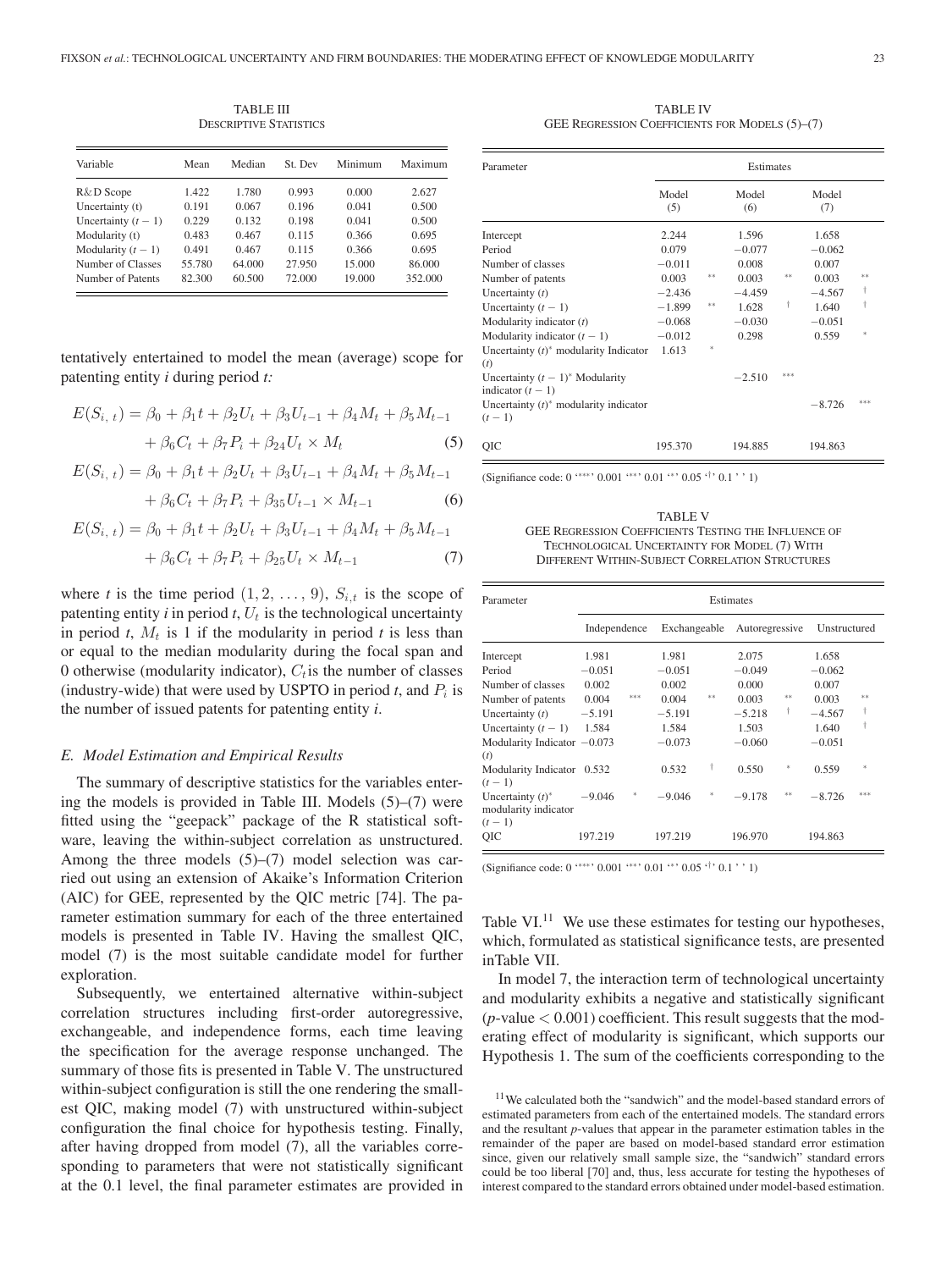TABLE VI GEE REGRESSION COEFFICIENTS FOR MODEL (7) WITH UNSTRUCTURED WITHIN-SUBJECT CORRELATION

| Parameter                                        | Estimate | Significance |
|--------------------------------------------------|----------|--------------|
| Intercept                                        | 1.725    | ***          |
| Number of patents                                | 0.003    | **           |
| Uncertainty $(t)$                                | $-4.391$ | ***          |
| Uncertainty $(t - 1)$                            | 1.299    | $\ast$       |
| Modularity indicator $(t - 1)$                   | 0.496    | **           |
| Uncertainty $(t)^*$ modularity indicator $(t-1)$ | $-7.797$ | ***          |

(Signifiance code: 0 '∗∗∗' 0.001 '∗∗' 0.01 '∗' 0.05 '†' 0.1 ' ' 1)

TABLE VII FRAMEWORK FOR TESTING HYPOTHESES 1, 2A, AND 2B

| Hypothesis 1                                                                                         | Hypothesis 2A                                                                                                                                     | Hypothesis 2B                                                                                  |
|------------------------------------------------------------------------------------------------------|---------------------------------------------------------------------------------------------------------------------------------------------------|------------------------------------------------------------------------------------------------|
| $\left\{ \begin{array}{l} H_0 : \, \beta_{25} = 0 \\ H_A : \, \beta_{25} \neq 0 \end{array} \right.$ | $\left\{ \begin{array}{l} H_0 \, : \, \beta_2 + \beta_{2 \, 5} \, \ge \, 0 \\ H_A \, : \, \beta_2 + \beta_{2 \, 5} \, < \, 0 \end{array} \right.$ | $\left\{ \begin{array}{l} H_0\,:\,\beta_2\,\leq 0\\ H_A\,:\,\beta_2\,>\,0 \end{array} \right.$ |

TABLE VIII GEE REGRESSION FOR MODEL (6) WITH UNSTRUCTURED WITHIN-SUBJECT **CORRELATION** 

| Parameter                                          | Estimate | Significance |
|----------------------------------------------------|----------|--------------|
| Intercept                                          | 1.733    | ***          |
| Number of patents                                  | 0.003    | $* *$        |
| Uncertainty $(t)$                                  | $-4.355$ | ***          |
| Uncertainty $(t - 1)$                              | 1222     |              |
| Modularity indicator $(t - 1)$                     | 0.228    |              |
| Uncertainty $(t-1)^*$ modularity indicator $(t-1)$ | $-2.154$ | ***          |

(Signifiance code: 0 '∗∗∗' 0.001 '∗∗' 0.01 '∗' 0.05 '†' 0.1 ' ' 1)

technological uncertainty and the interaction term  $(\beta_2 + \beta_{25})$ represents the change in the R&D scope as a result of an increase in technological uncertainty by a unit, assuming that the change is taking place under a low knowledge modularity regime. A one-sided Wald test for testing the Hypothesis 2A formulated in Table VII renders a *p*-value that is less than 0.001, which fully supports our Hypothesis 2A. On the other hand, the parameter estimate corresponding to the technological uncertainty  $(\beta_2)$  is negative and a one-sided Wald test designed for testing the third hypothesis of Table VII fails to support our Hypothesis 2B.<sup>12</sup>

Because the QIC values of model 6 and model 7 were very close (194.885 versus 194.863) it is logical to investigate how (if at all) our conclusions regarding the hypotheses of interest would be affected had we chosen model (6) to go with. Note that while in both models it is the last period's modularity that affects the magnitude of the relationship between uncertainty and current scope (i.e., moderates between scope and uncertainty), in model  $(7)$ , it is the current period's uncertainty that is moderated by modularity, whereas in model (6) what is being moderated by modularity is the previous period's uncertainty. Thus, in essence the two models presuppose different time lags that it takes for the uncertainty to be reflected in the scope as moderated by modularity. Motivated by the absence of a formal relationship in reviewed extant research between technological uncertainty and inventive scope that would result in a choice between models (6) and (7) on rather theoretical grounds, we resort to empirical model building as compared to theoretical modeling [75] and thus repeated the earlier analyses with model  $(6)$ .<sup>13</sup> The latter supports all the three hypotheses, including Hypothesis 2B and one-sided Wald test, designed for testing and renders a *p*-value less than 0.05. What the moderate support of Hypothesis 2B indicates based on this model is that in the regimes of relatively high knowledge modularity, increasing technological uncertainty is associated with firms broadening their inventive scopes in the following period. On the other hand, the lack of support for Hypothesis 2B based on model (7) shows the absence of evidence that following the period with high modularity firms' inventive scope broadens associated with increasing technological uncertainty in that period. Finally, note that the relatively moderate strength of support for Hypothesis 2B on the grounds of model (6) (*p*-value less than 0.05 compared to 0.001 for all other tests) suggests that the aforementioned support for Hypothesis 2B should be taken with a grain of salt.

### IV. DISCUSSION

We began this paper with a discussion of the existing tension between the governance (TCE) and competence (RBV) perspectives on how firms adjust their R&D scope when facing technological uncertainty. In order to reduce the threat of opportunism, the governance perspective tends to predict an increase in R&D scope, whereas the competence perspective suggest a contraction of R&D scope in the face of technological uncertainty to increase a firm's focus and reduce the risk of obsolescence. To reconcile this apparent contradiction, we proposed a model in which the property knowledge modularity moderates the relationship between industry-level technological uncertainty and firm-level R&D scope. Testing our model with patent data from the U.S. automotive air bag industry we find that the interaction effect of technological uncertainty and knowledge modularity is significant, which confirms our overall hypothesis of knowledge modularity moderating between technological uncertainty and R&D scope. The results suggest that knowledge modularity contributes to explaining the different

 $12$ The model building procedure outlined in this section was repeated to evaluate the sensitivity of the results when the modularity indicator is defined based on a cutoff value 0.468 instead of the median 0.467 given how close the modularity of the last time period [1999; 2001) is to the median. In addition, the analyses were separately reran to assess whether controlling for the position of each firm in the supply chain would render different conclusions when testing the hypotheses of interest. For that purpose the set of all individual inventors was temporarily removed, and subsequently, a dummy variable was defined to denote whether or not a firm is an original equipment manufacturer (OEM) or a supplier. In both cases, the results were in line with those outlined in this section and the decision (support or lack of thereof) for each of the three hypotheses was unchanged.

<sup>&</sup>lt;sup>13</sup>Following the same model identification-estimation procedure carried out for model (7), we estimated several within-subject correlation structures for model (6) and the results for the model with the most favorable QIC metric is summarized in Table VIII. Subsequently, the following three statistical hypothesis tests were considered for testing Hypotheses 1, 2A, and 2B, respectively:  $H_0$ :  $\beta_{35} = 0$  versus  $H_A$ :  $\beta_{35} \neq 0$ ;  $H_0$ :  $\beta_3 + \beta_{35} \geq 0$ versus  $H_A$ :  $\beta_3 + \beta_{35} < 0$ ; and  $H_0$ :  $\beta_3 \le 0$  versus  $H_A$ :  $\beta_3 > 0$ .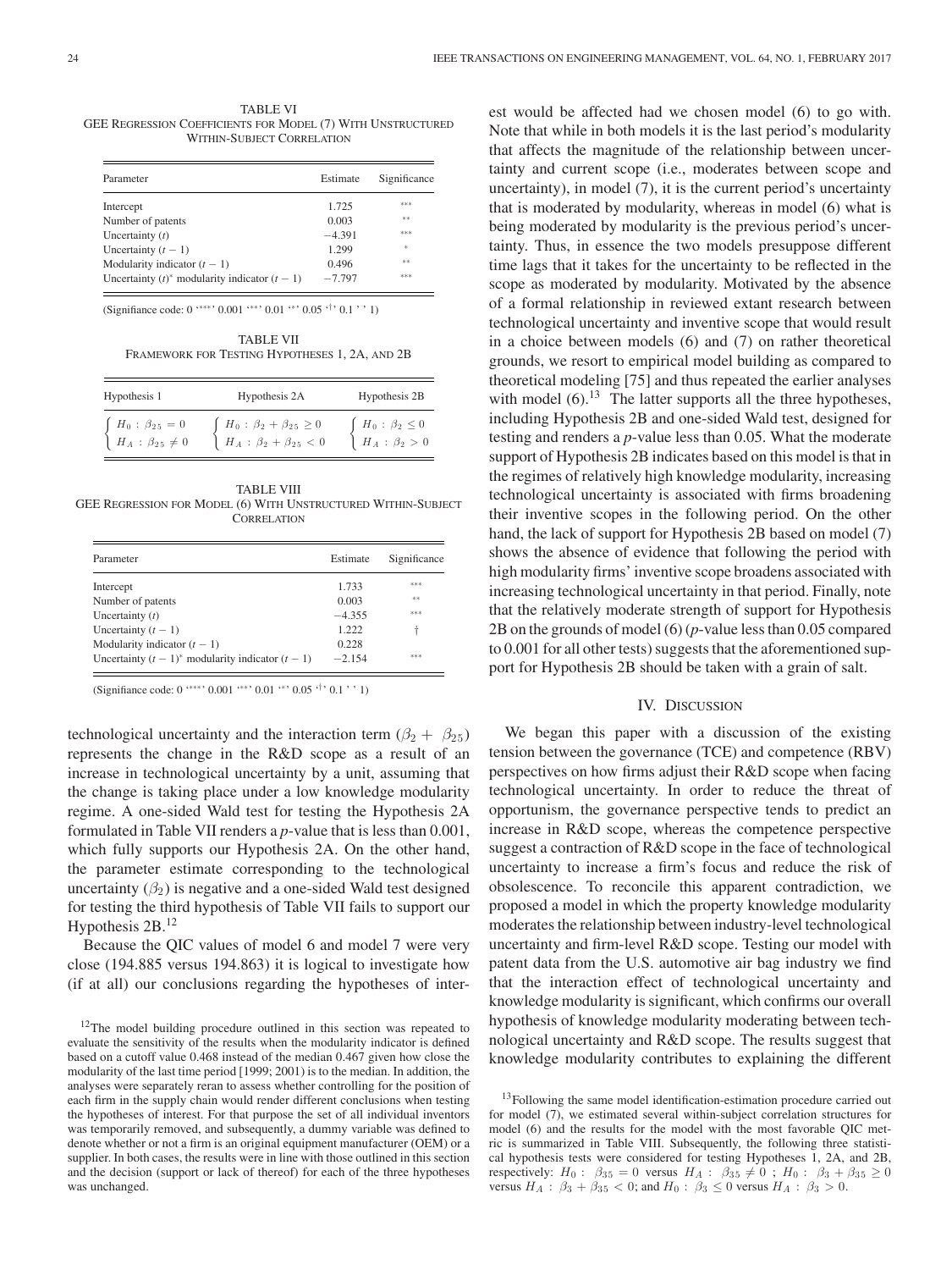angles from which the relationship between technological uncertainty and R&D scope is seen by the two perspectives.

On a more detailed level, the air bag patent data also confirms our conjecture of a negative relationship between technological uncertainty and R&D scope in regimes of low knowledge modularity. This finding is consistent with earlier studies on cognitive limitations of organizations [18], [76]. In environments in which high levels of technological uncertainty exist, firms can build specialized competencies better by focusing on existing knowledge [16]. The data do not confirm, at least not consistently across our statistical models, however, our second hypothesis of a positive relationship between technological uncertainty and R&D scope in regimes of high knowledge modularity. Model (7) fails to confirm our Hypothesis 2B, whereas model (6) supports it. We consider it possible that our data—all taken from the domain of knowledge generation—do not show more consistently a positive relationship as conjectured because they do not really include a very high level of knowledge modularity such as those that can be found in some products in the physical domain. Another possible explanation could be our focus on the emerging phase of an industry, whereas very high levels of modularity tend to occur more in mature industries, perhaps preceding competence-destroying technological change.<sup>14</sup>

Taken together, our findings have both theoretical and managerial implications. On the theoretical level, the results suggest that a systemic aspect, such as knowledge modularity, has a moderating effect on how firms adjust their scope of R&D activities when facing technological uncertainty. In fact, our data suggest that this effect is so significant in the context of knowledge creating activities, such as R&D, that the competence perspective can explain our results better than the governance perspective. This supports the call on the TCE perspective to take better into account the possibility that the assumption of transaction unit independence is violated [3], especially when applied to knowledge-creating settings.

Although not the primary objective of the current study, the second theoretical contribution of the current work extends modularity theory. Existing theory suggests that high levels of standardization, often a key feature of modularity, help reduce uncertainty among market participants [77]. Our findings suggest a counterexample of this established rule. Indeed, our results show that, while knowledge modularity does moderate firms' scope decision in response to technological uncertainty, in settings that deal with abstract knowledge concepts, the relationship between technological uncertainty and modularity is not necessarily inversely related. Instead, in our study, the technological uncertainty decreases over our 15-year observation period, while the system-level knowledge modularity fluctuates. This suggests that at least in dynamic settings such as industry emergence, high levels of modularity are not necessarily seen as the cause for decreasing levels of technological uncertainty. More generally, there exists an industry-level knowledge modularity, which is not a choice of any individual firm yet is the outcome of all firms' technological decisions in the past. It, in turn, affects how firms react to technological uncertainty.

A third contribution of this paper is empirical. In contrast to extant research mostly focusing on firms' defensive moves in existing industries as a response to an external competitive shock via a technological innovation [22], [23], our study investigates knowledge creation activities and the corresponding scope decisions in an emerging industry, thus extending our knowledge by including the emergence of the innovations themselves.

Managers can use our findings to guide their strategic decisions about the R&D scope when facing different levels of technological uncertainty. By nature, R&D activities involve a significant risk for returns from investments. This risk is especially high under regimes of high technological uncertainty, as it increases the probability of failure of the development of technologies. In response, firms should focus initially on developing their deep expertise in areas close to what they already know, especially when the knowledge modularity is low.

# V. CONCLUSION

The boundaries of the firm are a fundamental issue in the theory of the firm. How a firm manages its R&D scope is a special case of this question, one that is increasingly relevant for the field of technology and innovation management given the growing importance of knowledge work. Traditionally, the R&D boundary of a firm has been thought of as a "make-versusbuy" decision similar to decisions in the world of production. In contrast, we suggest that the effect of knowledge modularity on the relationship between technological uncertainty and R&D scope is significant, and because R&D is, by nature, less modular than production, the managing of R&D boundaries needs to take into account both external technological uncertainty and industry-level degrees of knowledge modularity. Consequently, the existing theories focusing on predicting the location of firm boundaries need to be adjusted when taken from the world of production and transferred to the world of R&D. Similarly, managers should consider the degree of knowledge modularity as part of their decision making about their organizations' R&D boundaries.

There are several possible limitations to our study. First, by its very nature, our analysis is descriptive, not normative. In other words, we cannot claim that our observations of firms' choices on R&D scope directly affected the firms' performance. This is because financial performance data are impossible to obtain if the unit of analysis (air bags) is only a fraction of the business of the firms under consideration. No firm in our sample reports separately financial results of its air bag-related business. For the same reason, we could not collect targeted input data such as R&D dollars that perhaps would allow imputing some measure of R&D efficiency. However, what we can say is that our focal firms are the most innovative firms in this industry in terms of the size of their knowledge pool, i.e., air bag patents, and probably in terms of the value of their knowledge pool. Consequently, our results may at least indicate the minimal conditions for successful R&D in the air bag industry. Second, patent data, in general, track only some inventions but not all of them. For example, process innovations that are not patented

<sup>&</sup>lt;sup>14</sup>We thank one of the anonymous reviewers for this relevant insight.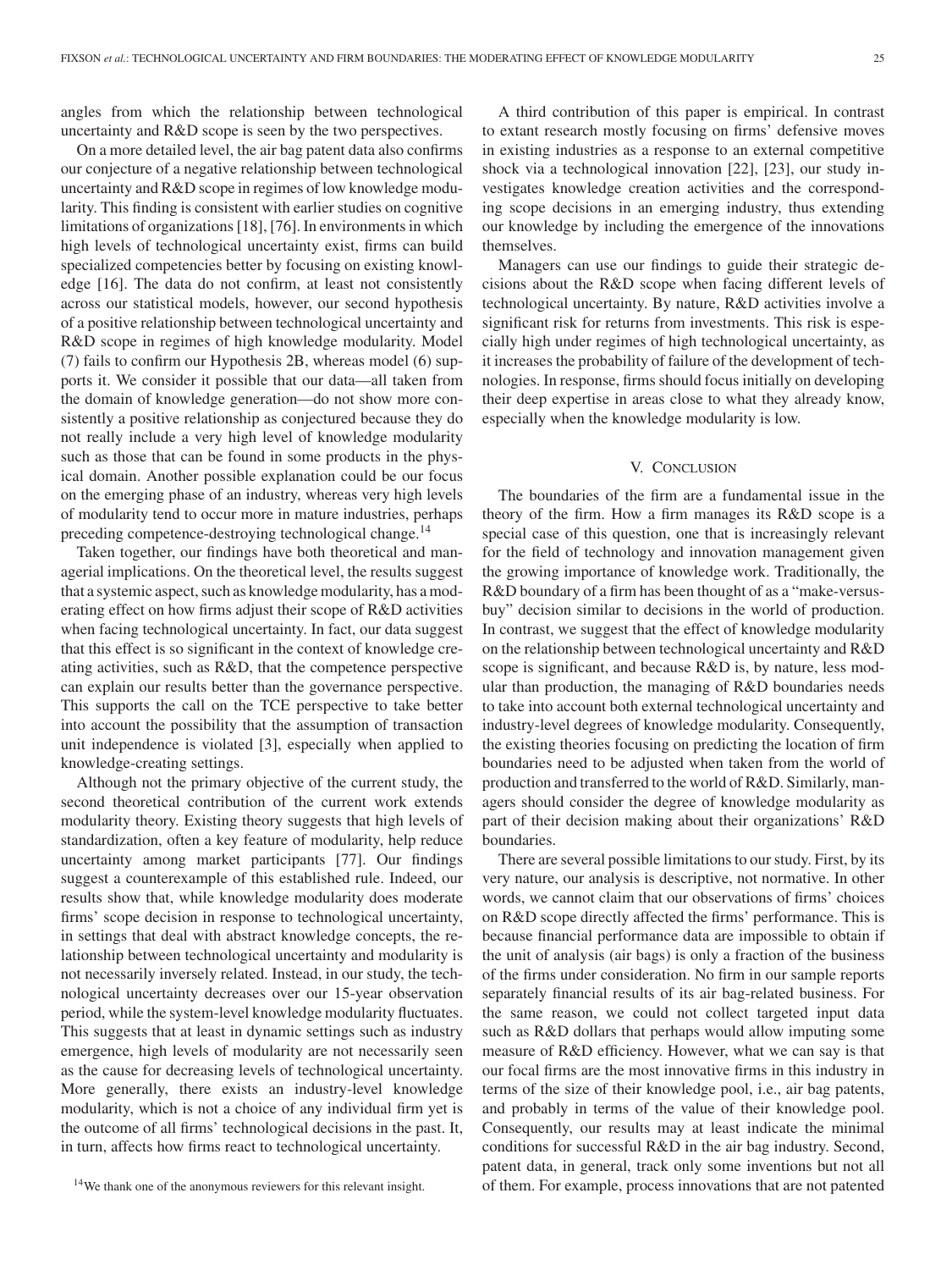TABLE A1 VECTOR MAPPING OF PATENTS BASED ON USPTO CLASSIFICATION

| Class              | Number of Class References |
|--------------------|----------------------------|
| < 5, 55, 180       | 20                         |
| < 5, 55, 244       | 5                          |
| $<$ 4, 41, 200 $>$ | 5                          |
| $<$ 4, 42, 313 $>$ | 10                         |

TABLE A2 HAMMING DISTANCES AMONG THE VECTOR MAPPINGS

| Vector Mapping     | $\langle 5, 55, 180 \rangle$ $\langle 5, 55, 244 \rangle$ $\langle 4, 41, 200 \rangle$ $\langle 4, 42, 313 \rangle$ |  |
|--------------------|---------------------------------------------------------------------------------------------------------------------|--|
| < 5, 55, 180       |                                                                                                                     |  |
| < 5, 55, 244       | O                                                                                                                   |  |
| $<$ 4, 41, 200 $>$ |                                                                                                                     |  |
| $<$ 4, 42, 313 $>$ |                                                                                                                     |  |

are not accounted for in our data set, yet these innovations still require active attention of the managers of R&D.

A future direction of this research would be to test our model in other industries. We assume that knowledge modularity is an industry-level phenomenon; it is possible that the effect of knowledge modularity is more significant in some industries and weaker in others.

In addition to the theoretical contribution to the theory of the firm debate, we think that this research can help technology and innovation managers with this task in two ways. First, our research results point R&D managers to the value of understanding knowledge modularity for the decision on their firms' R&D scopes and explain how and why knowledge modularity affects firms' responses to technological uncertainty. Second, while knowledge modularity on the industry level is a theoretical construct, our newly constructed measure for knowledge modularity allows practitioners to actually gauge it through the use of patent data, which are publicly accessible.

#### **APPENDIX**

As a hypothetical example, assume a particular patenting entity in a given period has its patents classified into the following four USPTO classes: 180, 244, 200, and 313. The vector mapping with the corresponding patenting volumes and Hamming distances between the mappings are displayed in Tables A1 and A2 and relative abundances in Table A3. Note that in Table I, we are counting the number of class references, so if a given patent has multiple references to the same class, they all get included in the calculation.

### ACKNOWLEDGMENT

The authors would like to thank Carliss Baldwin, Jeffrey Liker, Lawrence Seiford, and Jim Utterback for helpful comments on earlier versions of this paper. All errors and omissions remain our responsibility.

TABLE A3 PMF FOR THE ELEMENTS STANDING AT THE FIRST, SECOND, AND THIRD LOCATIONS OF VECTOR MAPPINGS

| Category | Subcategory | Class | <b>PMF</b>       |
|----------|-------------|-------|------------------|
| 5        |             |       | $25/40 = 62.5\%$ |
|          |             |       | $15/40 = 37.5\%$ |
|          | 55          |       | $25/40 = 62.5\%$ |
|          | 41          |       | $5/40 = 12.5\%$  |
|          | 42          |       | $10/40 = 25\%$   |
|          |             | 180   | $20/40 = 50\%$   |
|          |             | 244   | $5/40 = 12.5\%$  |
|          |             | 200   | $5/40 = 12.5\%$  |
|          |             | 313   | $10/40 = 25\%$   |

Based on the aforementioned considerations and according to (3), the scope for the patenting entity during the given period would equal:  $3 - ((0.625^2 + 0.375^2) +$  $(0.625<sup>2</sup> + 0.125<sup>2</sup> + 0.25<sup>2</sup>) + (0.5<sup>2</sup> + 0.125<sup>2</sup> +$  $0.125^2 + 0.25^2$ ) = 1.66

#### **REFERENCES**

- [1] J. G. March and H. A. Simon, *Organizations*. Hoboken, NJ, USA: Wiley, 1958.
- [2] J. D. Thompson, *Organizations in Action*. New York, NY, USA: McGraw-Hill, 1967.
- [3] O. E. Williamson, "Strategy research: Governance and competence perspectives," *Strategic Manage. J.*, vol. 20, pp. 1087–1108, 1999.
- [4] O. E. Williamson, *The Economic Institutions of Capitalism: Firms, Markets, Relational Contracting*. New York, NY, USA: Free Press, 1985.
- [5] G. P. Pisano, "The R&D boundaries of the firm: An empirical analysis," *Admin. Sci. Quart.*, vol. 35, pp. 153–176, 1990.
- [6] O. E. Williamson, "The economics of organization the transaction cost approach," *Amer. J. Sociol.*, vol. 87, pp. 548–577, 1981.
- [7] D. A. Levinthal and J. G. March, "A model of adaptive organizational search," *J. Econ. Behavior Org.*, vol. 2, pp. 307–333, 1981.
- [8] S. Balakrishnan and B. Wernerfelt, "Technical change, competition and vertical integration," *Strategic Manage. J.*, vol. 7, pp. 347–359, 1986.
- [9] M. D. Santoro and J. P. McGill, "The effect of uncertainty and asset co-specialization on governance in biotechnology alliances," *Strategic Manage. J.*, vol. 26, pp. 1261–1269, 2005.
- [10] H. Sicotte and M. Bourgault, "Dimensions of uncertainty and their moderating effect on new product development project performance," *R&D Manage.*, vol. 38, pp. 468–479, 2008.
- [11] C. E. Helfat and D. J. Teece, "Vertical integration and risk reduction," *J. Law, Econ., Org.*, vol. 3, pp. 47–67, 1987.
- [12] K. M. Sutcliffe and A. Zaheer, "Uncertainty in the transaction environment: An empirical test," *Strategic Manage. J.*, vol. 19, pp. 1–23, 1998.
- [13] L. Poppo and T. Zenger, "Testing alternative thoeries of the firm: Transaction cost, knowledge-based, and measurement explanations for makeor-buy decisions in information services," *Strategic Manage. J.*, vol. 19, pp. 853–877, 1998.
- [14] G. Hoetker, "How much you know versus how well I know you: Selecting a supplier for a technically innovative component," *Strategic Manage. J.*, vol. 26, pp. 75–96, 2005.
- [15] R. Makadok, "Toward a synthesis of the resource-based and dynamiccapability views of rent creation," *Strategic Manage. J.*, vol. 22, pp. 387– 401, 2001.
- [16] C. K. Prahalad and G. Hamel, "The core competence of the corporation," *Harvard Bus. Rev.*, vol. 68, pp. 79–91, May-Jun. 1990.
- [17] B. Kogut and U. Zander, "Knowledge of the firm, combinative capabilities, and the replication of technology," *Org. Sci.*, vol. 3, pp. 383–397, Aug. 1992.
- [18] R. R. Nelson and S. G. Winter, *An Evolutionary Theory of Economic Change*. Cambridge, MA, USA: Harvard Univ. Press, 1982.
- [19] A. Madhok, "Reassessing the fundamentals and beyond: Ronald Coase, the transaction cost and resource-based thoeries of the firm and the institutional structure of production," *Strategic Manage. J.*, vol. 23, pp. 535–550, 2002.
- [20] M. G. Jacobides and S. G. Winter, "The co-evolution of capabilities and transaction costs: Explaining the institutional structure of production," *Strategic Manage. J.*, vol. 26, pp. 395–413, 2005.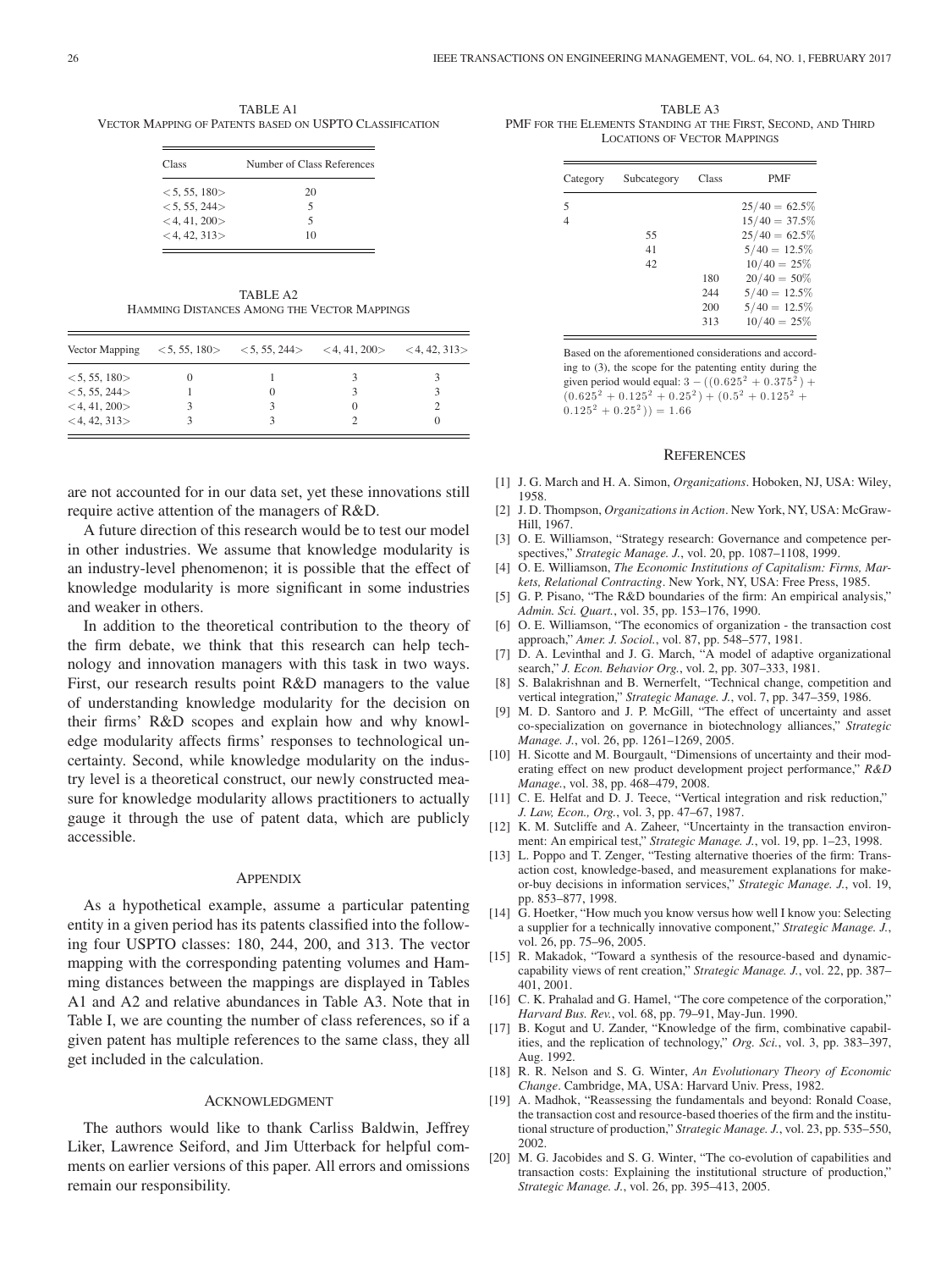- [21] N. S. Argyres and T. R. Zenger, "Capabilities, transaction costs, and firm boundaries," *Org. Sci.*, vol. 23, pp. 1643–1657, 2012.
- [22] C. Wolter and F. M. Veloso, "The effects of innovation on vertical structure: Perspectives on transaction costs and competences," *Acad. Manage. Rev.*, vol. 33, pp. 586–605, 2008.
- [23] R. M. Henderson and K. B. Clark, "Architectural innovation: The reconfiguration of existing product technologies and the failure of established firms," *Admin. Sci. Quart.*, vol. 35, pp. 9–30, 1990.
- [24] H. A. Simon, "The architecture of complexity," in *Proc. Amer. Philosoph. Soc.*, 1962, vol. 106, pp. 467–482.
- [25] E. von Hippel, "Task partitioning: An innovation process variable," *Res. Policy*, vol. 19, pp. 407–418, 1990.
- [26] R. N. Langlois and P. L. Robertson, "Network and innovation in a modular system: Lessons from the microcomputer and stereo component industries," *Res. Policy*, vol. 21, pp. 297–313, 1992.
- [27] M. A. Schilling, "Towards a general modular systems theory and its application to interfirm product modularity," *Acad. Manage. Rev.*, vol. 25, pp. 312–334, 2000.
- [28] C. Y. Baldwin and K. B. Clark, *Design Rules: The Power of Modularity*, vol. 1. Cambridge, MA, USA: MIT Press, 2000.
- [29] S. K. Fixson, "Modularity and commonality research: Past developments and future opportunities," *Concurrent Eng.: Res. Appl.*, vol. 15, pp. 85– 111, 2007.
- [30] F. Salvador, "Toward a product system modularity construct: Literature review and reconceptualization," *IEEE Trans. Eng. Manage.*, vol. 54, no. 2, pp. 219–240, 2007.
- [31] K. T. Ulrich, "The role of product architecture in the manufacturing firm," *Res. Policy*, vol. 24, pp. 419–440, 1995.
- [32] S. K. Fixson, "Product architecture assessment: A tool to link product, process, and supply chain design decisions," *J. Oper. Manage.*, vol. 23, pp. 345–369, 2005.
- [33] J. Hsuan Mikkola, "Modularity, component outsourcing, and inter-firm learning," *R&D Manage.*, vol. 33, pp. 439–454, 2003.
- [34] C. Y. Baldwin, "Where do transactions come from? Modularity, transactions, and the boundaries of firms," *Ind. Corp. Change*, vol. 17, pp. 155–195, 2008.
- [35] I. Nonaka, "The knowledge-creating company," *Harvard Bus. Rev.*, vol. 69, pp. 96–104, 1991.
- [36] M. L. Tushman and P. Anderson, "Technological discontinuities and organizational environments," *Admin. Sci. Quart.*, vol. 31, pp. 439–465, Sep. 1986.
- [37] C.-J. Chen and B.-W. Lin, "The effects of environment, knowledge attribute, organizational climate, and firm characteristics on knowledge sourcing decisions," *R&D Manage.*, vol. 34, pp. 137–146, 2004.
- [38] L. Fleming and O. Sorenson, "Technology as a complex adaptive system: Evidence from patent data," *Res. Policy*, vol. 30, pp. 1019–1039, 2001.
- [39] S. Brusoni and A. Prencipe, "Unpacking the black box of modularity: Technologies, products and organisations," *Ind. Corp. Change*, vol. 10, pp. 179–205, 2001.
- [40] M. J. Lenox, S. F. Rockart, and A. Y. Lewin, "Does interdependence affect firm and industry profitability? An empirical test," *Strategic Manage. J.*, vol. 31, pp. 121–139, 2010.
- [41] D. A. Levinthal, "Adaptation on rugged landscapes," *Manage. Sci.*, vol. 43, pp. 934–950, 1997.
- [42] L. F. Tegarden, W. B. Lamb, D. E. Hatfield, and F. X. Ji, "Bringing emerging technologies to market: Does academic research promote commercial exploration and exploitation?" *IEEE Trans. Eng. Manage.*, vol. 59, no. 4, pp. 598–608, 2012.
- [43] J. D. Graham, *Auto Safety—Assessing America's Performance*. Dover, MA, USA: Auburn House, 1989.
- [44] E. C. Engelsman and A. F. J. van Raan, "A patent-based cartography of technology," *Res. Policy*, vol. 23, pp. 1–26, 1994.
- [45] Z. Griliches, "Patent statistics as economic indicators—A survey," *J. Econ. Lit.*, vol. 28, pp. 1661–1707, Dec. 1990.
- [46] B. H. Hall, A. B. Jaffe, and M. Trajtenberg, "The NBER patent-citations data file: Lessons, insights, and methodological tools," in *Patents, Citations & Innovations—A Window on the Knowledge Economy*, A. B. Jaffe and M. Trajtenberg, Eds. Cambridge, MA, USA: MIT Press, 2002, pp. 403–459.
- [47] L. Fleming, "Recombinant uncertainty in technological search," *Manage. Sci.*, vol. 47, pp. 117–132, 2001.
- [48] L. Fleming and O. Sorenson, "Science as a map in technological search," *Strategic Manage. J.*, vol. 25, pp. 909–928, Aug.–Sep. 2004.
- [49] M. S. Giarrantana, "The birth of a new industry: Entry by start-ups and the drivers of firm growth—The case of encryption software," *Res. Policy*, vol. 33, pp. 787–806, 2004.
- [50] L. Rosenkopf and A. Nerkar, "Beyond local search: Boundary-spanning, exploration, and impact in the optical disk industry," *Strategic Manage. J.*, vol. 22, pp. 287–306, 2001.
- [51] M. Stolpe, "Determinants of knowledge diffusion as evidenced in patent data: The case of liquid crystal display technology," *Res. Policy*, vol. 31, pp. 1181–1198, 2002.
- [52] USPTO, Cassis2 DVD-ROM [DVD-ROM]. (2003). [Online]. Available: https://www.uspto.gov/web/offices/ac/ido/ptdl/pdf\_files/corelist.pdf
- [53] S. S. Erzurumlu, J. Davies, and N. R. Joglekar, "Managing highly innovative projects: The influence of design characteristics on project valuation," *IEEE Trans. Eng. Manage.*, vol. 61, no. 2, pp. 349–361, 2014.
- [54] C. R. Rao, "Diversity and dissimilarity coefficients: A unified approach," *Theoretical Population Biol.*, vol. 21, pp. 24–43, 1982.
- [55] C. Ricotta and M. Moretti, "CWM and Rao's quadratic diversity: A unified framework for functional ecology," *Oecologica*, vol. 167, pp. 181–188, 2011.
- [56] C. Ricotta and L. Szeidl, "Towards a unifying approach to diversity measures: Bridging the gap between the Shannon entropy and Rao's quadratic index. Theor. pop. biology," *Theor. Pop. Biol.*, vol. 70, pp. 237–243, 2006.
- [57] S. Pavoine and S. Dolédec, "The apportionment of quadratic entropy: A useful alternative for partitioning diversity in ecological data," *Environ. Ecol. Statist.*, vol. 12, pp. 125–138, 2005.
- [58] J. Leps, F. De Bello, S. Lavorel, and S. Berman, "Quantifying and interpreting functional diversity of natural communities: Practical considerations matter," *Preslia*, vol. 784, 2006.
- [59] Z. Botta-Dukát, "Rao's quadratic entropy as a measure of functional diversity based on multiple traits," *J. Veg. Sci.*, vol. 16, pp. 533–540, 2005.
- [60] R. W. Hamming, "Error detecting and error correcting codes," *Bell Syst. Tech. J.*, vol. 29, pp. 147–160, 1950.
- [61] T. Raz, A. J. Shenhar, and D. Dvir, "Risk management, project success, and technological uncertainty," *R&D Manage.*, vol. 32, pp. 101–109, 2002.
- [62] M. Song and M. M. Montoya-Weiss, "The effect of perceived technological uncertainty in Japanese new product development," *Acad. Manage. J.*, vol. 44, pp. 61–80, 2001.
- [63] A. Luque, "An option-value approach to technology adoption in U.S. manufacturing: Evidence from microdata," *Econ. Innov. New Tech.*, vol. 11, pp. 543–568, 2002.
- [64] A. Goerzen, "Alliance networks and firm performance: The impact of repeated partnerships," *Strategic Manage. J.*, vol. 28, pp. 487–509, 2007.
- [65] P. Milgrom and J. Roberts, "Complementarities and fit: Strategy, structure, and organizational change in manufacturing," *J. Acct. Econ.*, vol. 19, pp. 179–208, 1995.
- [66] S. Yayavaram and G. Ahuja, "Decomposability in knowledge structures and its impact on the usefulness of inventions and knowledge-base malleability," *Admin. Sci. Quart.*, vol. 53, pp. 333–362, 2008.
- [67] M. E. Newman and M. Girvan, "Finding and evaluating community structure in networks," *Phys. Rev. E*, vol. 69, p. 026113, 2004.
- [68] A. Clauset, M. E. Newman, and C. Moore, "Finding community structure in very large networks," *Phys. Rev. E*, vol. 70, p. 066111, 2004.
- [69] P. Pons and M. Latapy, "Computing communities in large networks using random walks," in *Computer and Information Sciences*. Berlin, Germany: Springer-Verlag, 2005.
- [70] G. M. Fitzmaurice, N. M. Laird, and J. H. Ware, *Applied Longitudinal Analysis*, 2nd ed. Hoboken, NJ, USA: Wiley, 2011.
- [71] A. J. Dobson, *An Introduction to Generalized Linear Models*, 2nd ed. Boca Raton, FL, USA: CRC Press, 2002.
- [72] G. Ahuja and C. M. Lampert, "Entrepreneurship in the large corporation: A longitudinal study of how established firms create breakthrough inventions," *Strategic Manage. J.*, vol. 22, pp. 521–543, Jun.-Jul. 2001.
- [73] R. Katila and G. Ahuja, "Something old, something new: A longitudinal study of search behavior and new product introduction," *Acad. Manage. J.*, vol. 45, pp. 1183–1194, Dec. 2002.
- [74] W. Pan, "Akaike's information criterion in generalized estimating equations," *Biometrics*, vol. 57, pp. 120–125, 2001.
- [75] G. E. P. Box, J. S. Hunter, and W. G. Hunter, *Statistics for Experimenters*. Hoboken, NJ, USA: Wiley, 1978.
- [76] D. A. Levinthal and J. G. March, "The myopia of learning," *Strategic Manage. J.*, vol. 14, pp. 95–112, 1993.
- [77] R. Sanchez and J. T. Mahoney, "Modularity, flexibility, and knowledge management in product and organization design," *Strategic Manage. J.*, vol. 17, pp. 63–76, 1996.